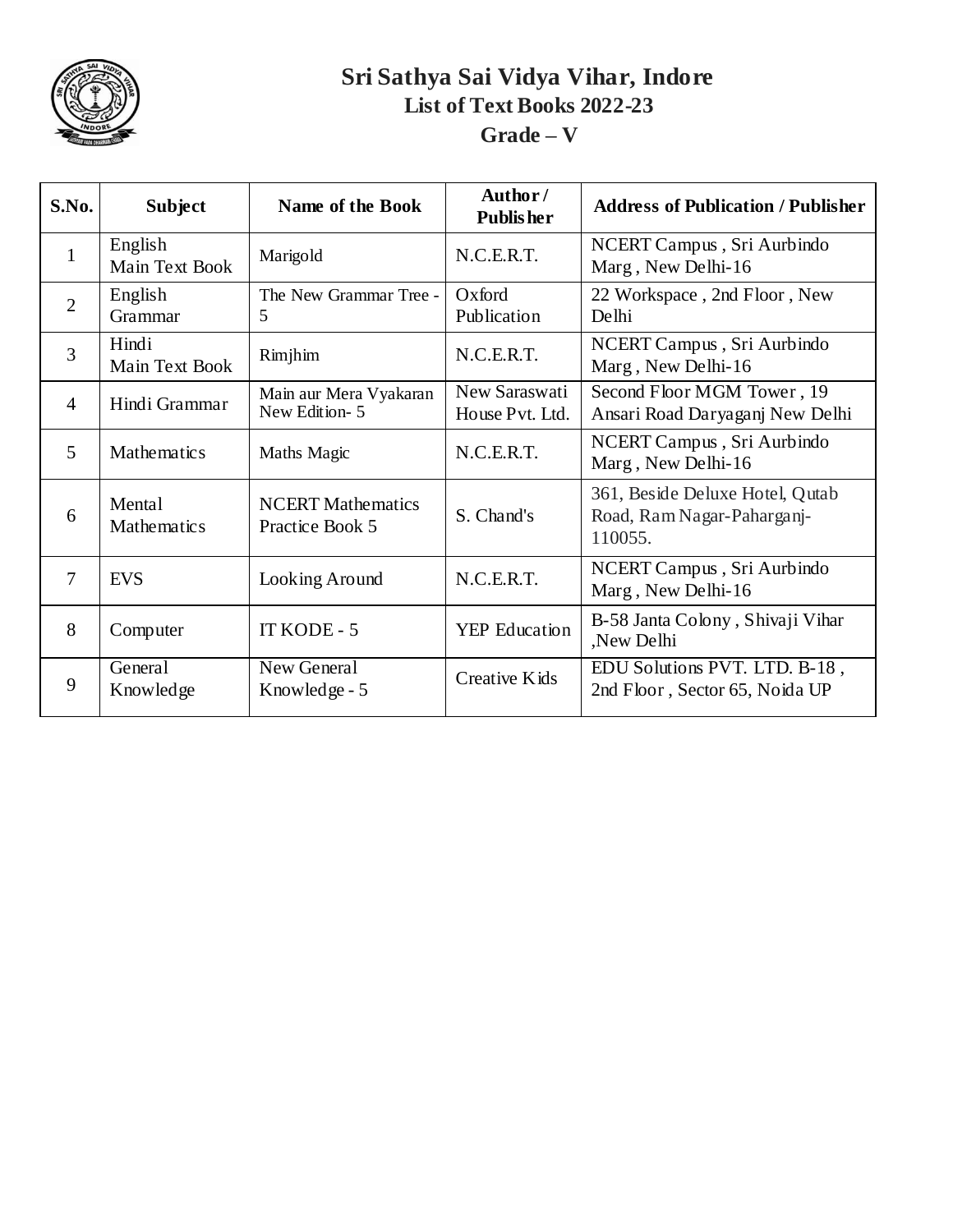

| S.No.          | <b>Subject</b>                     | Name of the Book                         | Author/<br><b>Publisher</b>                        | <b>Address of Publication / Publisher</b>                                                                          |
|----------------|------------------------------------|------------------------------------------|----------------------------------------------------|--------------------------------------------------------------------------------------------------------------------|
| $\mathbf{1}$   | English<br>Main Text Book          | Honey Suckle                             | N.C.E.R.T.                                         | NCERT Campus, Sri Aurbindo<br>Marg, New Delhi-16                                                                   |
| $\overline{2}$ | English<br>Supplementary<br>Reader | A Pact with the Sun                      | N.C.E.R.T.                                         | NCERT Campus, Sri Aurbindo<br>Marg, New Delhi-16                                                                   |
| $\overline{3}$ | English Grammar                    | The Grammar Tree - 6                     | RoyalPublishing<br>House                           | C869+QXW, HUDA Staff Colony,<br>Sector 16, Faridabad, Haryana<br>121002                                            |
| $\overline{4}$ | Hindi<br>Main Text Book            | Vasant Bhag - 1                          | N.C.E.R.T.                                         | NCERT Campus, Sri Aurbindo<br>Marg, New Delhi-16                                                                   |
| 5              | Hindi<br>Supplementary<br>Reader   | <b>Bal Ram Katha</b>                     | N.C.E.R.T.                                         | NCERT Campus, Sri Aurbindo<br>Marg, New Delhi-16                                                                   |
| 6              | Hindi Grammar                      | Main aur Mera Vyakaran<br>New Edition-6  | New Saraswati<br>House Pvt. Ltd.                   | Second Floor MGM Tower, 19<br>Ansari Road Daryaganj New Delhi                                                      |
| $\overline{7}$ | Mathematics                        | Mathematics Text Book -<br>VI            | N.C.E.R.T.                                         | NCERT Campus, Sri Aurbindo<br>Marg, New Delhi-16                                                                   |
| 8              | Science                            | Science Text Book - VI                   | N.C.E.R.T.                                         | NCERT Campus, Sri Aurbindo<br>Marg, New Delhi-16                                                                   |
| 9              | <b>Social Science</b>              |                                          |                                                    |                                                                                                                    |
|                | * History                          | Our Past - 1                             | N.C.E.R.T.                                         | NCERT Campus, Sri Aurbindo<br>Marg, New Delhi-16                                                                   |
|                | * Geography                        | The Earth: Our Habitat                   | N.C.E.R.T.                                         | NCERT Campus, Sri Aurbindo<br>Marg, New Delhi-16                                                                   |
|                | * Civics                           | Social & Political Life<br>$-1$          | N.C.E.R.T.                                         | NCERT Campus, Sri Aurbindo<br>Marg, New Delhi-16                                                                   |
| 10             | Sanskrit                           | Ruchira - Bhag 1                         | N.C.E.R.T.                                         | NCERT Campus, Sri Aurbindo<br>Marg, New Delhi-16                                                                   |
| 11             | Computer                           | Computer Science QR<br>Firefly Book - VI | Ms. Divya<br>Bahirwani,<br>Chetana<br>Publications | 4th Floor, B-Wing, 'Block-E', Trade<br>Link Building, Above Bombay<br>Canteen, Kamala City, Mumbai,<br>Maharashtra |
| 12             | General<br>Knowledge               | New General<br>Knowledge - 6             | <b>Creative Kids</b>                               | EDU Solutions PVT. LTD. B-18,<br>2nd Floor, Sector 65, Noida UP                                                    |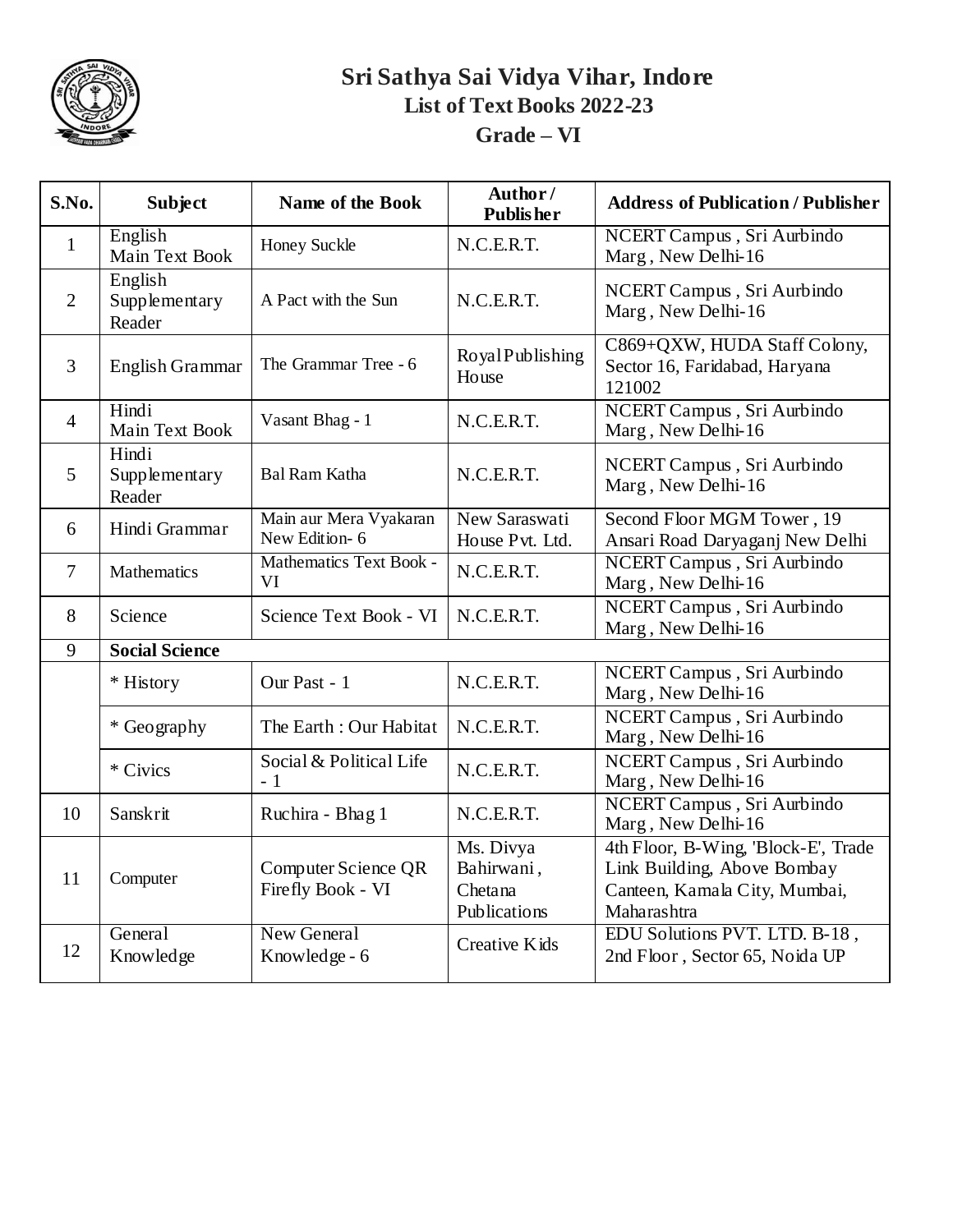

### **Sri Sathya Sai Vidya Vihar, Indore List of Text Books 2022-23 Grade – VII**

| S.No.          | <b>Subject</b>                     | Name of the Book                                    | Author/<br><b>Publisher</b>                        | <b>Address of Publication / Publisher</b>                                                                          |
|----------------|------------------------------------|-----------------------------------------------------|----------------------------------------------------|--------------------------------------------------------------------------------------------------------------------|
| 1              | English<br>Main Text<br>book       | Honey Comb                                          | N.C.E.R.T.                                         | NCERT Campus, Sri Aurbindo<br>Marg, New Delhi-16                                                                   |
| $\overline{2}$ | English<br>Supplementary<br>Reader | An Alien Hand                                       | N.C.E.R.T.                                         | C869+QXW, HUDA Staff Colony,<br>Sector 16, Faridabad, Haryana<br>121002                                            |
| 3              | English<br>Grammar                 | The Grammar Tree - 7                                | RoyalPublishing<br>House                           | C869+QXW, HUDA Staff Colony,<br>Sector 16, Faridabad, Haryana<br>121002                                            |
| $\overline{4}$ | Hindi<br>Main Text<br>book         | Vasant Bhag - 2                                     | N.C.E.R.T.                                         | NCERT Campus, Sri Aurbindo<br>Marg, New Delhi-16                                                                   |
| 5              | Hindi<br>Supplementary             | <b>Bal Mahabharat Katha</b>                         | N.C.E.R.T.                                         | NCERT Campus, Sri Aurbindo<br>Marg, New Delhi-16                                                                   |
| 6              | Hindi Grammar                      | Main aur Mera<br>Vyakaran New<br>Edition-7          | New Saraswati<br>House Pvt. Ltd.                   | Second Floor MGM Tower, 19<br>Ansari Road Daryaganj New Delhi                                                      |
| 7              | <b>Mathematics</b>                 | <b>Mathematics Text</b><br>Book - VII               | N.C.E.R.T.                                         | NCERT Campus, Sri Aurbindo<br>Marg, New Delhi-16                                                                   |
| 8              | Science                            | Science Text Book -<br>VII                          | N.C.E.R.T.                                         | NCERT Campus, Sri Aurbindo<br>Marg, New Delhi-16                                                                   |
| 9              | <b>Social Science</b>              |                                                     |                                                    |                                                                                                                    |
|                | * History                          | Our Past - 2                                        | N.C.E.R.T.                                         | NCERT Campus, Sri Aurbindo<br>Marg, New Delhi-16                                                                   |
|                | * Geography                        | Our Environment                                     | N.C.E.R.T.                                         | NCERT Campus, Sri Aurbindo<br>Marg, New Delhi-16                                                                   |
|                | * Civics                           | Social & Political<br>Life $-2$                     | N.C.E.R.T.                                         | NCERT Campus, Sri Aurbindo<br>Marg, New Delhi-16                                                                   |
| 10             | Sanskrit                           | Ruchira - Bhag 2                                    | N.C.E.R.T.                                         | NCERT Campus, Sri Aurbindo<br>Marg, New Delhi-16                                                                   |
| 11             | Computer                           | <b>Computer Science</b><br>QR Firefly Book -<br>VII | Ms. Divya<br>Bahirwani,<br>Chetana<br>Publications | 4th Floor, B-Wing, 'Block-E', Trade<br>Link Building, Above Bombay<br>Canteen, Kamala City, Mumbai,<br>Maharashtra |
| 12             | General<br>Knowledge               | New General<br>Knowledge $-7$                       | Creative Kids                                      | EDU Solutions PVT. LTD. B-18,<br>2nd Floor, Sector 65, Noida UP                                                    |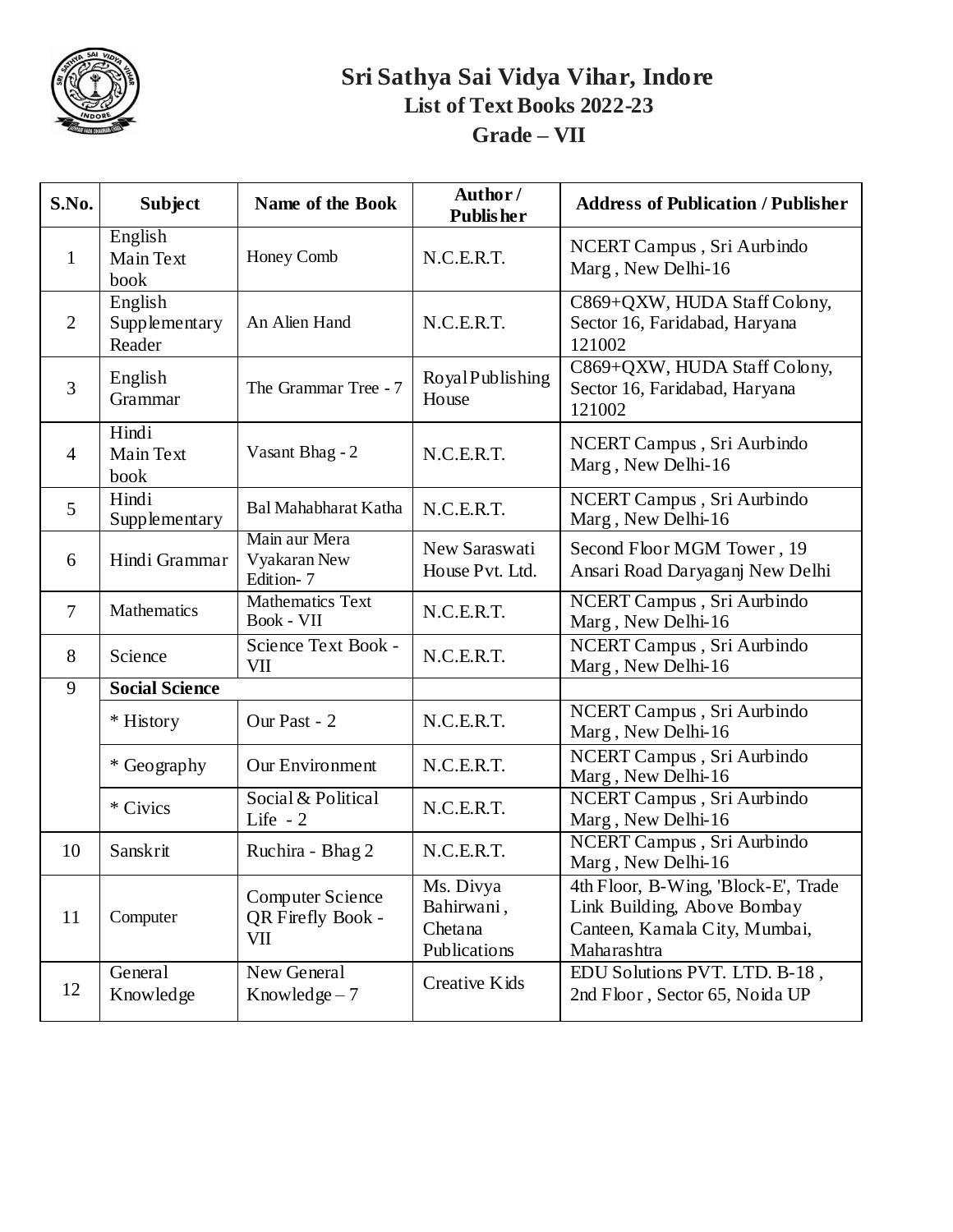

#### **Sri Sathya Sai Vidya Vihar, Indore List of Text Books 2022-23 Grade – VIII**

| S.No.          | <b>Subject</b>                     | <b>Name of the Book</b>                    | Author/<br><b>Publisher</b>                        | <b>Address of Publication /</b><br><b>Publisher</b>                                                                |
|----------------|------------------------------------|--------------------------------------------|----------------------------------------------------|--------------------------------------------------------------------------------------------------------------------|
| $\mathbf{1}$   | English<br>Main Text book          | Honey Dew                                  | N.C.E.R.T.                                         | NCERT Campus, Sri Aurbindo<br>Marg, New Delhi-16                                                                   |
| $\overline{2}$ | English<br>Supplementary<br>Reader | It so Happened                             | N.C.E.R.T.                                         | NCERT Campus, Sri Aurbindo<br>Marg, New Delhi-16                                                                   |
| 3              | <b>English Grammar</b>             | The Grammar Tree - 8                       | Royal<br>Publishing<br>House                       | C869+QXW, HUDA Staff<br>Colony, Sector 16, Faridabad,<br>Haryana 121002                                            |
| $\overline{4}$ | Hindi<br>Main Text book            | Vasant Bhag - 3                            | N.C.E.R.T.                                         | NCERT Campus, Sri Aurbindo<br>Marg, New Delhi-16                                                                   |
| 5              | Hindi<br>Supplementary             | Bharat Ki Khoj                             | N.C.E.R.T.                                         | NCERT Campus, Sri Aurbindo<br>Marg, New Delhi-16                                                                   |
| 6              | Hindi Grammar                      | Main aur Mera Vyakaran<br>New Edition-8    | New Saraswati<br>House Pvt. Ltd.                   | Second Floor MGM Tower, 19<br>Ansari Road Daryaganj New Delhi                                                      |
| $\tau$         | Mathematics                        | Mathematics Text Book -<br><b>VIII</b>     | N.C.E.R.T.                                         | NCERT Campus, Sri Aurbindo<br>Marg, New Delhi-16                                                                   |
| 8              | Science                            | Science Text Book -<br><b>VIII</b>         | N.C.E.R.T.                                         | NCERT Campus, Sri Aurbindo<br>Marg, New Delhi-16                                                                   |
| 9              | <b>Social Science</b>              |                                            |                                                    |                                                                                                                    |
|                | * History                          | Our Past - 3                               | N.C.E.R.T.                                         | NCERT Campus, Sri Aurbindo<br>Marg, New Delhi-16                                                                   |
|                | * Geography                        | Resources &<br>Development                 | N.C.E.R.T.                                         | NCERT Campus, Sri Aurbindo<br>Marg, New Delhi-16                                                                   |
|                | * Civics                           | Social & Political Life<br>$-3$            | N.C.E.R.T.                                         | NCERT Campus, Sri Aurbindo<br>Marg, New Delhi-16                                                                   |
| 10             | Sanskrit                           | Ruchira - Bhag 3                           | N.C.E.R.T.                                         | NCERT Campus, Sri Aurbindo<br>Marg, New Delhi-16                                                                   |
| 11             | Computer                           | Computer Science QR<br>Firefly Book - VIII | Ms. Divya<br>Bahirwani,<br>Chetana<br>Publications | 4th Floor, B-Wing, 'Block-E',<br>Trade Link Building, Above<br>Bombay Canteen, Kamala City,<br>Mumbai, Maharashtra |
| 12             | General Knowledge                  | New General<br>Knowledge $-8$              | Creative Kids                                      | EDU Solutions PVT. LTD. B-18,<br>2nd Floor, Sector 65, Noida UP                                                    |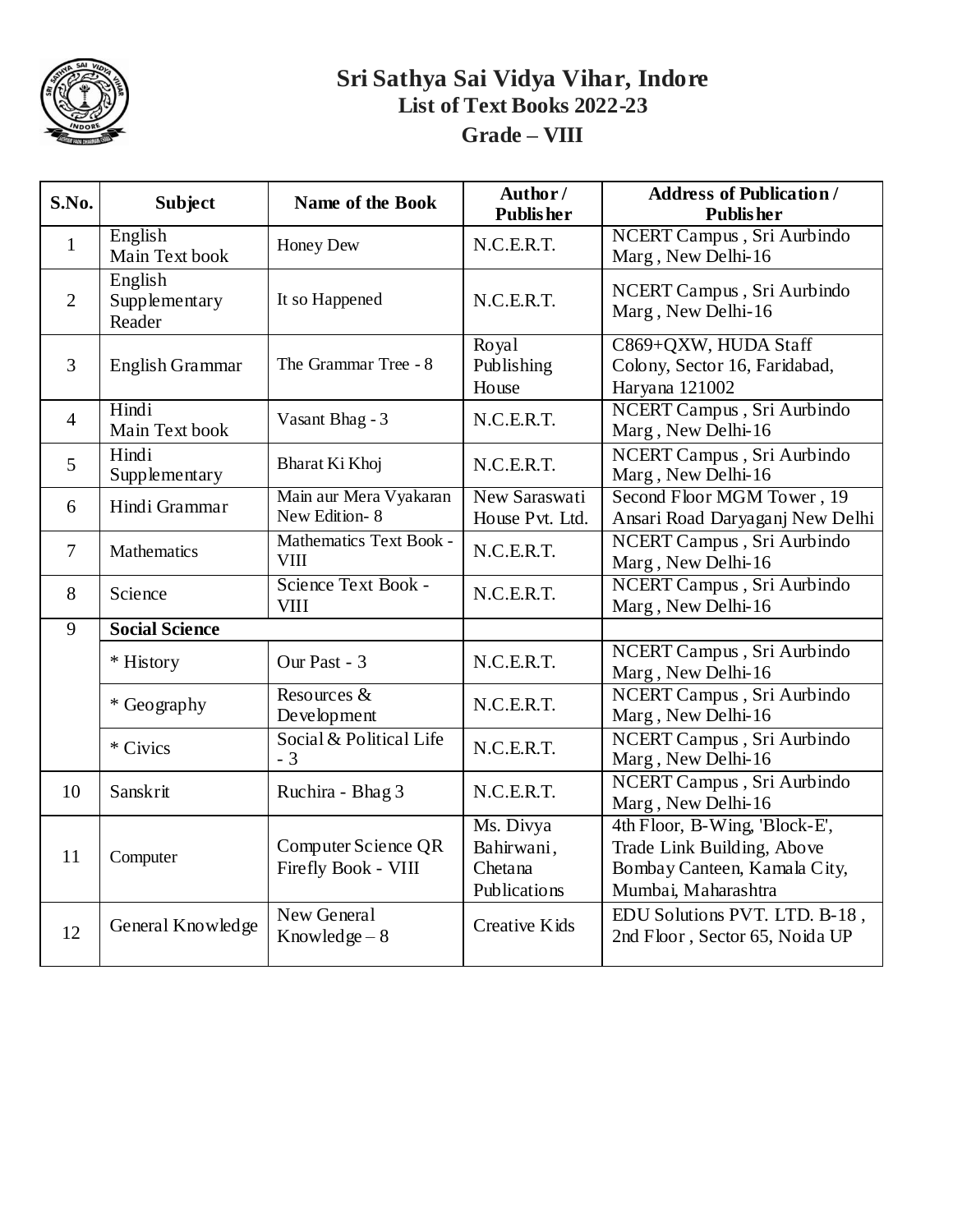

### **Grade – IX**

| S.No.          | <b>Subject</b>                                  | Name of the Book                                                | Author/<br><b>Publisher</b>                   | <b>Address of Publication / Publisher</b>                                             |  |
|----------------|-------------------------------------------------|-----------------------------------------------------------------|-----------------------------------------------|---------------------------------------------------------------------------------------|--|
| $\mathbf{1}$   | <b>English Main Text</b><br><b>Book</b>         | <b>Interact in English</b><br>Literature Reader                 | N.C.E.R.T.                                    | NCERT Campus, Sri Aurbindo Marg,<br>New Delhi-16                                      |  |
| $\overline{2}$ | <b>English Course</b><br><b>Book</b>            | Interact in English Main<br>Course Book                         | N.C.E.R.T.                                    | NCERT Campus, Sri Aurbindo Marg,<br>New Delhi-16                                      |  |
| $\overline{3}$ | English Workbook                                | <b>Interact in English</b><br>Workbook                          | N.C.E.R.T.                                    | NCERT Campus, Sri Aurbindo Marg,<br>New Delhi-16                                      |  |
| $\overline{4}$ | Hindi<br>Main Text book                         | Sparsh Bhag - 1                                                 | N.C.E.R.T.                                    | NCERT Campus, Sri Aurbindo Marg,<br>New Delhi-16                                      |  |
| 5              | Hindi<br>Supplementary<br>Reader                | Sanchayan Bhag - 1                                              | N.C.E.R.T.                                    | NCERT Campus, Sri Aurbindo Marg,<br>New Delhi-16                                      |  |
| 6              | Hindi Grammar                                   | Vyakaran Darshika<br><b>Course B New Edition</b>                | <b>New</b><br>Saraswati<br>House Pvt.<br>Ltd. | Second Floor MGM Tower, 19 Ansari<br>Road Daryaganj New Delhi                         |  |
| $\overline{7}$ | Mathematics                                     | Mathematics Text Book -<br>IX                                   | N.C.E.R.T.                                    | NCERT Campus, Sri Aurbindo Marg,<br>New Delhi-16                                      |  |
| 8              | Science                                         | Science Text Book - IX                                          | N.C.E.R.T.                                    | NCERT Campus, Sri Aurbindo Marg,<br>New Delhi-16                                      |  |
| 9              | Sanskrit                                        | Shemushi Bhag - 1                                               | N.C.E.R.T.                                    | NCERT Campus, Sri Aurbindo Marg,<br>New Delhi-16                                      |  |
| 10             | <b>Artificial</b><br>Intelligence<br>(Computer) | <b>Artificial Intelligence -</b><br>A Machine that can<br>learn | Survi Books<br>International                  | Plot No 33, B Block, Phase 1,<br>Mayapuri Industrial Area, New Delhi,<br>Delhi 110064 |  |
| 11             | <b>Social Science</b>                           |                                                                 |                                               |                                                                                       |  |
|                | * History                                       | India and the<br>Contemporary World -<br>$\mathbf{1}$           | N.C.E.R.T.                                    | NCERT Campus, Sri Aurbindo Marg,<br>New Delhi-16                                      |  |
|                | * Political<br>science                          | Democratic Politics - 1                                         | N.C.E.R.T.                                    | NCERT Campus, Sri Aurbindo Marg,<br>New Delhi-16                                      |  |
|                | * Geography                                     | Contemporary India - 1                                          | N.C.E.R.T.                                    | NCERT Campus, Sri Aurbindo Marg,<br>New Delhi-16                                      |  |
|                | * Economics                                     | Economics - 1                                                   | N.C.E.R.T.                                    | NCERT Campus, Sri Aurbindo Marg,<br>New Delhi-16                                      |  |
|                | <b>Total</b>                                    |                                                                 |                                               |                                                                                       |  |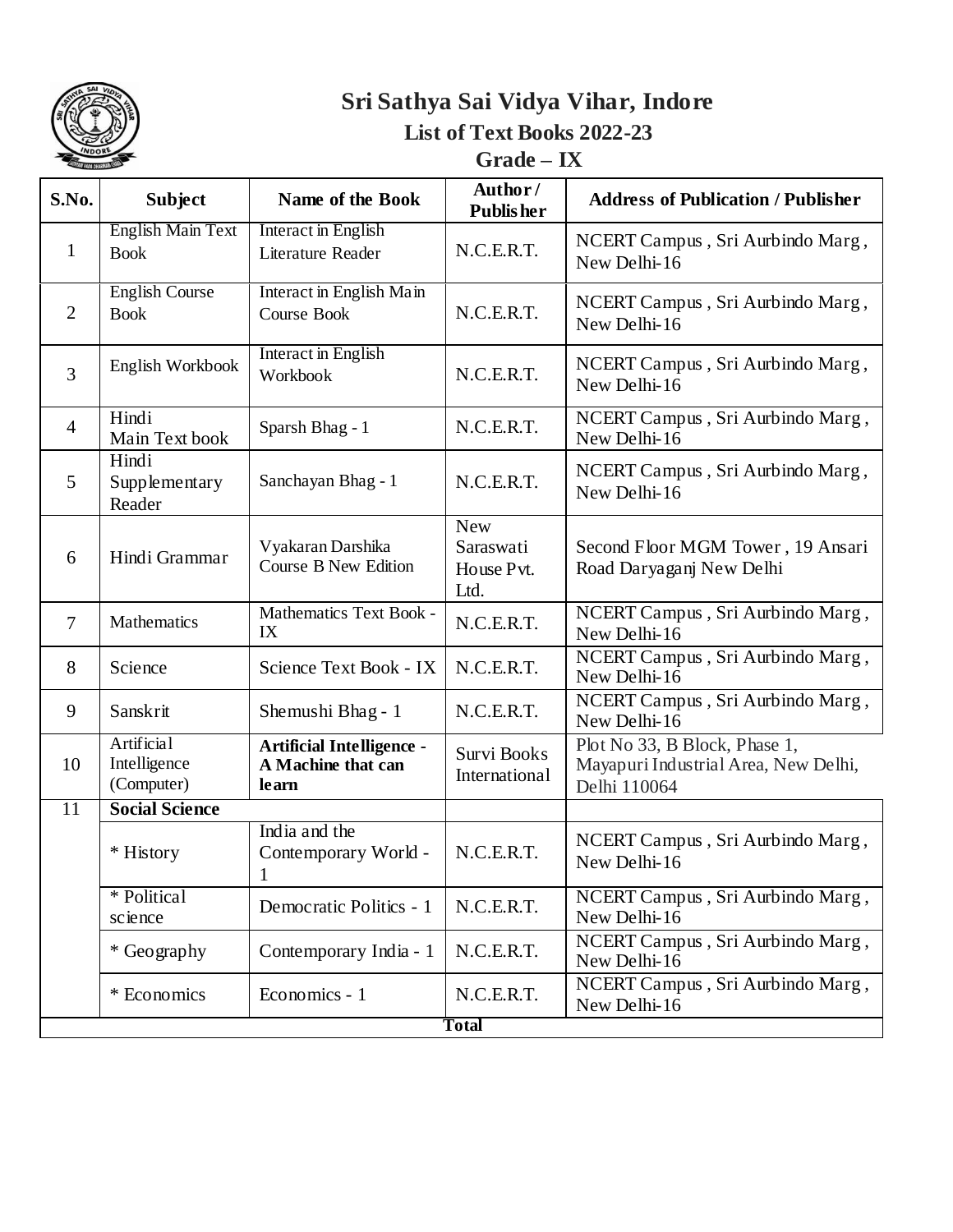

 $Grade - X$ 

| S.No.          | <b>Subject</b>                           | Name of the Book                                        | Author/<br><b>Publisher</b>      | <b>Address of Publication / Publisher</b>                                             |
|----------------|------------------------------------------|---------------------------------------------------------|----------------------------------|---------------------------------------------------------------------------------------|
| $\mathbf{1}$   | English Main<br><b>Text Book</b>         | First Flight                                            | N.C.E.R.T.                       | NCERT Campus, Sri Aurbindo Marg,<br>New Delhi-16                                      |
| $\overline{2}$ | English<br>Supplementary<br>Reader       | Footprints without feet                                 | N.C.E.R.T.                       | NCERT Campus, Sri Aurbindo Marg,<br>New Delhi-16                                      |
| 3              | English<br>Grammar                       | Words and Expressions                                   | N.C.E.R.T.                       | NCERT Campus, Sri Aurbindo Marg,<br>New Delhi-16                                      |
| $\overline{4}$ | Hindi<br>Main Text book                  | Sparsh Bhag - 2                                         | N.C.E.R.T.                       | NCERT Campus, Sri Aurbindo Marg,<br>New Delhi-16                                      |
| 5              | Hindi<br>Supplementary<br>Reader         | Sanchayan Bhag - 2                                      | N.C.E.R.T.                       | NCERT Campus, Sri Aurbindo Marg,<br>New Delhi-16                                      |
| 6              | Hindi Grammar                            | Vyakaran Darshika<br><b>Course B New Edition</b>        | New Saraswati<br>House Pvt. Ltd. | Second Floor MGM Tower, 19 Ansari<br>Road Daryaganj New Delhi                         |
| $\overline{7}$ | Mathematics                              | Mathematics Text Book -<br>X                            | N.C.E.R.T.                       | NCERT Campus, Sri Aurbindo Marg,<br>New Delhi-16                                      |
| 8              | Science                                  | Science Text Book - X                                   | N.C.E.R.T.                       | NCERT Campus, Sri Aurbindo Marg,<br>New Delhi-16                                      |
| 9              | Sanskrit                                 | Shemushi Bhag - 2                                       | N.C.E.R.T.                       | NCERT Campus, Sri Aurbindo Marg,<br>New Delhi-16                                      |
| 10             | Artificial<br>Intelligence<br>(Computer) | Artificial Intelligence -<br>A Machine that can learn   | Survi Books<br>International     | Plot No 33, B Block, Phase 1,<br>Mayapuri Industrial Area, New Delhi,<br>Delhi 110064 |
| 11             | <b>Social Science</b>                    |                                                         |                                  |                                                                                       |
|                | * History                                | India and the<br>Contemporary World -<br>$\overline{2}$ | N.C.E.R.T.                       | NCERT Campus, Sri Aurbindo Marg,<br>New Delhi-16                                      |
|                | * Political<br>science                   | Democratic Politics - 2                                 | N.C.E.R.T.                       | NCERT Campus, Sri Aurbindo Marg,<br>New Delhi-16                                      |
|                | * Geography                              | Contemporary India - 2                                  | N.C.E.R.T.                       | NCERT Campus, Sri Aurbindo Marg,<br>New Delhi-16                                      |
|                | * Economics                              | Understanding<br>Economics<br>Development               | N.C.E.R.T.                       | NCERT Campus, Sri Aurbindo Marg,<br>New Delhi-16                                      |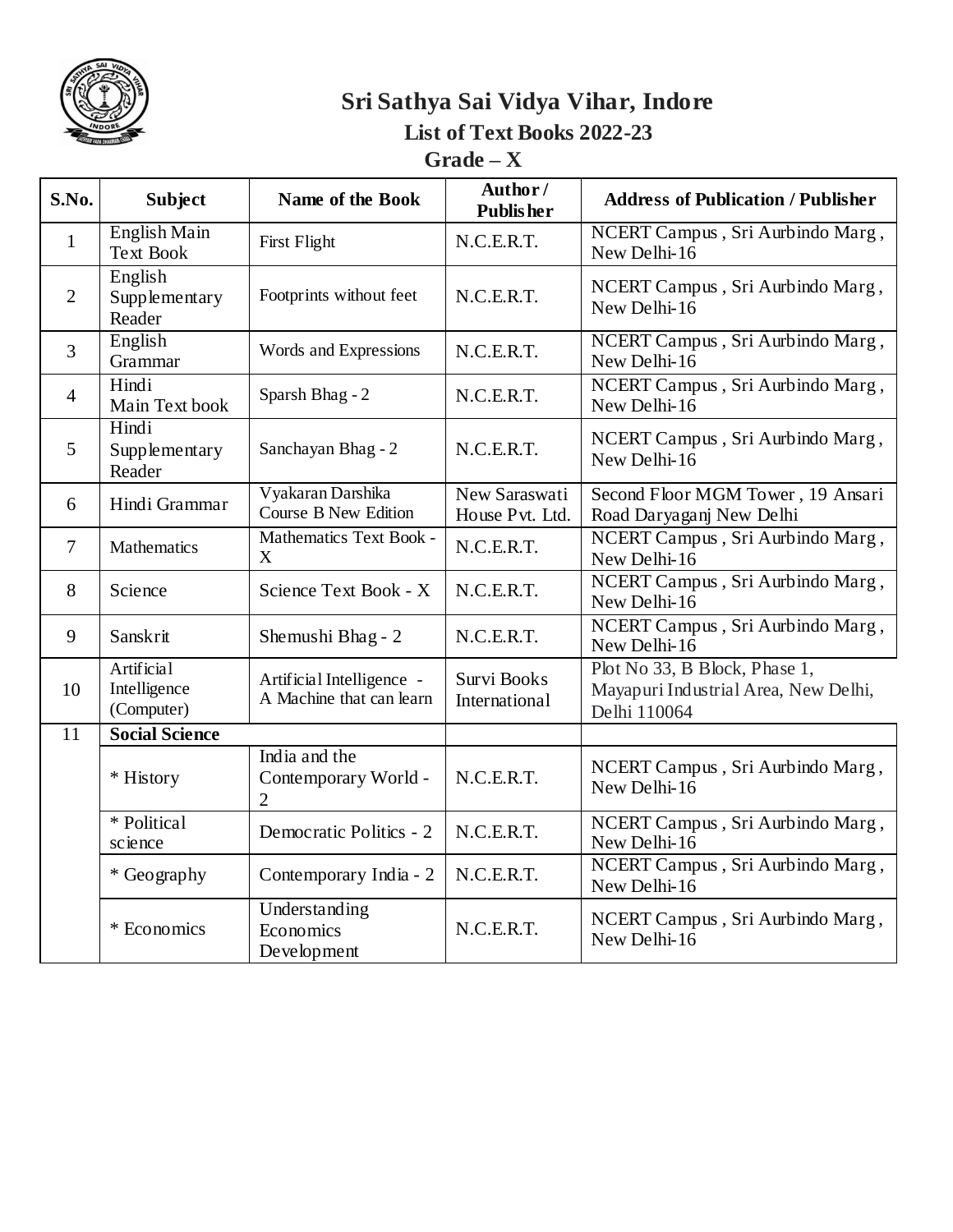

### **Grade - XI Science Stream (With Mathematics)**

| S.No.            | <b>Subject</b>               | <b>Name of the Book</b>                                                                          | Author/<br><b>Publisher</b>               | <b>Address of Publication / Publisher</b>                      |
|------------------|------------------------------|--------------------------------------------------------------------------------------------------|-------------------------------------------|----------------------------------------------------------------|
| $\mathbf{1}$     | English                      | Hornbill                                                                                         | N.C.E.R.T.                                | NCERT Campus, Sri Aurbindo Marg,<br>New Delhi- $16$            |
|                  |                              | Snapshots                                                                                        | N.C.E.R.T.                                | NCERT Campus, Sri Aurbindo Marg,<br>New Delhi-16               |
| $\overline{2}$   | Physics                      | <b>Textbook for Physics 11</b><br>Part I                                                         | N.C.E.R.T.                                | NCERT Campus, Sri Aurbindo Marg,<br>New Delhi-16               |
|                  |                              | <b>Textbook for Physics 11</b><br>Part II                                                        | N.C.E.R.T.                                | NCERT Campus, Sri Aurbindo Marg,<br>New Delhi-16               |
| 3                | Chemistry                    | <b>Textbook for Chemistry</b><br>11 Part I                                                       | N.C.E.R.T.                                | NCERT Campus, Sri Aurbindo Marg,<br>New Delhi-16               |
|                  |                              | <b>Textbook for Chemistry</b><br>11 Part II                                                      | N.C.E.R.T.                                | NCERT Campus, Sri Aurbindo Marg,<br>New Delhi-16               |
| 4(a)             | Mathematics (041)            | Textbook for<br>Mathematics 11                                                                   | N.C.E.R.T.                                | NCERT Campus, Sri Aurbindo Marg,<br>New Delhi- $16$            |
| 4(b)             | Applied<br>Mathematics (241) | <b>CBSE Hand Book</b>                                                                            | <b>CBSE</b>                               | CBSE, New Delhi                                                |
| 5(a)             | Psychology                   | PSYCHOLOGY-Text<br>book for class 11                                                             | N.C.E.R.T.                                | NCERT Campus, Sri Aurbindo Marg,<br>New Delhi-16               |
| 5(b)             | <b>Physical Education</b>    | <b>Physical Education 11</b><br>(e book)                                                         | <b>CBSE</b>                               | CBSE, New Delhi                                                |
| 5 <sub>(c)</sub> | Legal Studies                | Class 11 Legal Studies                                                                           | N.C.E.R.T.                                | NCERT Campus, Sri Aurbindo Marg,<br>New Delhi-16               |
|                  |                              | An Introduction to<br><b>Indian Art Part-1</b>                                                   | N.C.E.R.T.                                | NCERT Campus, Sri Aurbindo Marg,<br>New Delhi-16               |
| 5(d)             | Painting                     | Panoramic Indian<br>Painting                                                                     | <b>CBSE</b><br>CK Luthera                 | CBSE, New Delhi                                                |
| 5(e)             | <b>Computer Science</b>      | <b>Computer Science Text</b><br>Book 11                                                          | N.C.E.R.T.                                | NCERT Campus, Sri Aurbindo Marg,<br>New Delhi-16               |
| 5(f)             | Entrepreneurship             | Entrepreneurship - 11                                                                            | <b>CBSE</b>                               | CBSE, New Delhi                                                |
|                  |                              | <b>Sangeet Shastra Darpan</b><br>Part I II and III<br>(Using these books)<br>Notes are provided) | Prayag Sangeet<br>Samiti<br>Laxmi narayan | Sangeet Shastra Darpan                                         |
| 5(g)             | Vocal Music                  | Sageet Visharad                                                                                  | Vasant Pandit Smt<br>Shanti Goverdhan     | Sangeet Visharad, Sargam-<br>Kramik Pustak (Part I,II and III) |
|                  |                              | Kramik Pustak (Part I,II<br>and III)                                                             | <b>Bhatkhande</b>                         |                                                                |
| 5(h)             | Kathak                       | Kathak Nratya Shiksha                                                                            | Bindu Prakashan<br>Dr. Puru Dadhich       |                                                                |
|                  |                              | Natvari Nratya Kathak                                                                            | Pt. Shridhar Vyas                         |                                                                |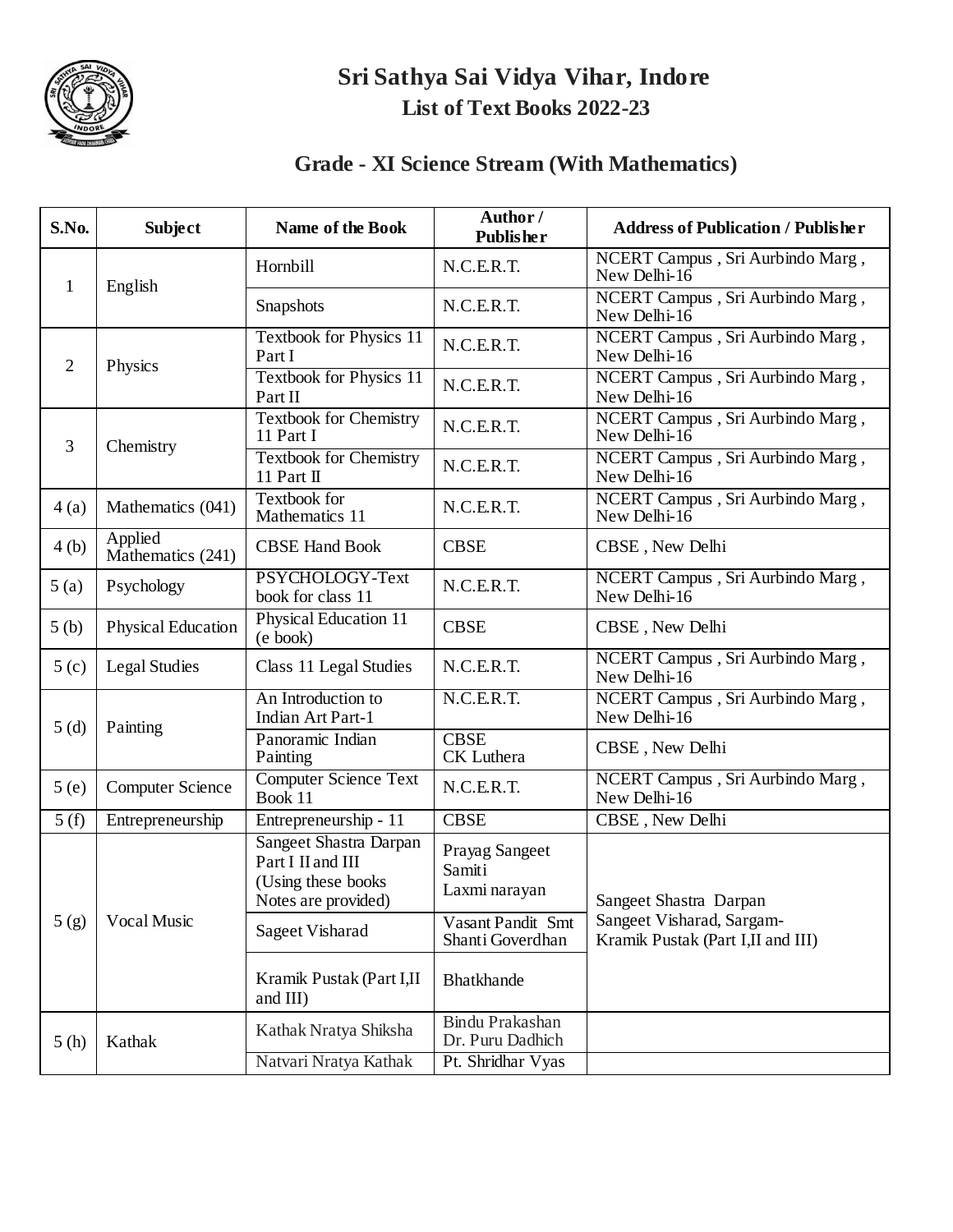

#### **Grade - XI Science Stream (Without Mathematics)**

| S.No.            | <b>Subject</b>       | Name of the Book                                                                                | Author /<br><b>Publisher</b>               | <b>Address of Publication / Publisher</b>                       |
|------------------|----------------------|-------------------------------------------------------------------------------------------------|--------------------------------------------|-----------------------------------------------------------------|
|                  |                      | Hornbill                                                                                        | N.C.E.R.T.                                 | NCERT Campus, Sri Aurbindo Marg,<br>New Delhi-16                |
| $\mathbf{1}$     | English              | Snapshots                                                                                       | N.C.E.R.T.                                 | NCERT Campus, Sri Aurbindo Marg,<br>New Delhi-16                |
| 2                | Physics              | <b>Textbook for Physics 11</b><br>Part I                                                        | N.C.E.R.T.                                 | NCERT Campus, Sri Aurbindo Marg,<br>New Delhi-16                |
|                  |                      | <b>Textbook for Physics 11</b><br>Part II                                                       | N.C.E.R.T.                                 | NCERT Campus, Sri Aurbindo Marg,<br>New Delhi-16                |
|                  | Chemistry            | Textbook for Chemistry 11<br>Part I                                                             | N.C.E.R.T.                                 | NCERT Campus, Sri Aurbindo Marg,<br>New Delhi-16                |
| 3                |                      | <b>Textbook for Chemistry 11</b><br>Part II                                                     | N.C.E.R.T.                                 | NCERT Campus, Sri Aurbindo Marg,<br>New Delhi-16                |
| 4                | <b>Biology</b>       | <b>Textbook for Class 11</b>                                                                    | N.C.E.R.T.                                 | NCERT Campus, Sri Aurbindo Marg,<br>New Delhi-16                |
| 5(a)             | Psychology           | PSYCHOLOGY-Text<br>book for class 11                                                            | N.C.E.R.T.                                 | NCERT Campus, Sri Aurbindo Marg,<br>New Delhi-16                |
| 5(b)             | Physical Education   | Physical Education 11<br>(e book)                                                               | <b>CBSE</b>                                | CBSE, New Delhi                                                 |
| 5 <sub>(c)</sub> | <b>Legal Studies</b> | Class 11 Legal Studies                                                                          | N.C.E.R.T.                                 | NCERT Campus, Sri Aurbindo Marg,<br>New Delhi-16                |
|                  | Painting             | An Introduction to Indian<br>Art Part-1                                                         | N.C.E.R.T.                                 | NCERT Campus, Sri Aurbindo Marg,<br>New Delhi-16                |
| 5(d)             |                      | Panoramic Indian<br>Painting                                                                    | <b>CBSE</b><br><b>CK</b> Luthera           | CBSE, New Delhi                                                 |
| 5(e)             | Computer Science     | <b>Computer Science Text</b><br>Book 11                                                         | N.C.E.R.T.                                 | NCERT Campus, Sri Aurbindo Marg,<br>New Delhi-16                |
| 5(f)             | Entrepreneurship     | Entrepreneurship - 11                                                                           | <b>CBSE</b>                                | CBSE, New Delhi                                                 |
|                  |                      | <b>Sangeet Shastra Darpan</b><br>Part I II and III<br>(Using these books Notes<br>are provided) | Prayag Sangeet<br>Samiti<br>Laxmi narayan  | Sangeet Shastra Darpan                                          |
| 5(g)             | Vocal Music          | <b>Sageet Visharad</b>                                                                          | Vasant Pandit Smt<br>Shanti Goverdhan      | Sangeet Visharad, Sargam-<br>Kramik Pustak (Part I, II and III) |
|                  |                      | Kramik Pustak (Part I,II<br>and III)                                                            | Bhatkhande                                 |                                                                 |
| 5(h)             | Kathak               | Kathak Nratya Shiksha                                                                           | <b>Bindu Prakashan</b><br>Dr. Puru Dadhich |                                                                 |
|                  |                      | Natvari Nratya Kathak                                                                           | Pt. Shridhar Vyas                          |                                                                 |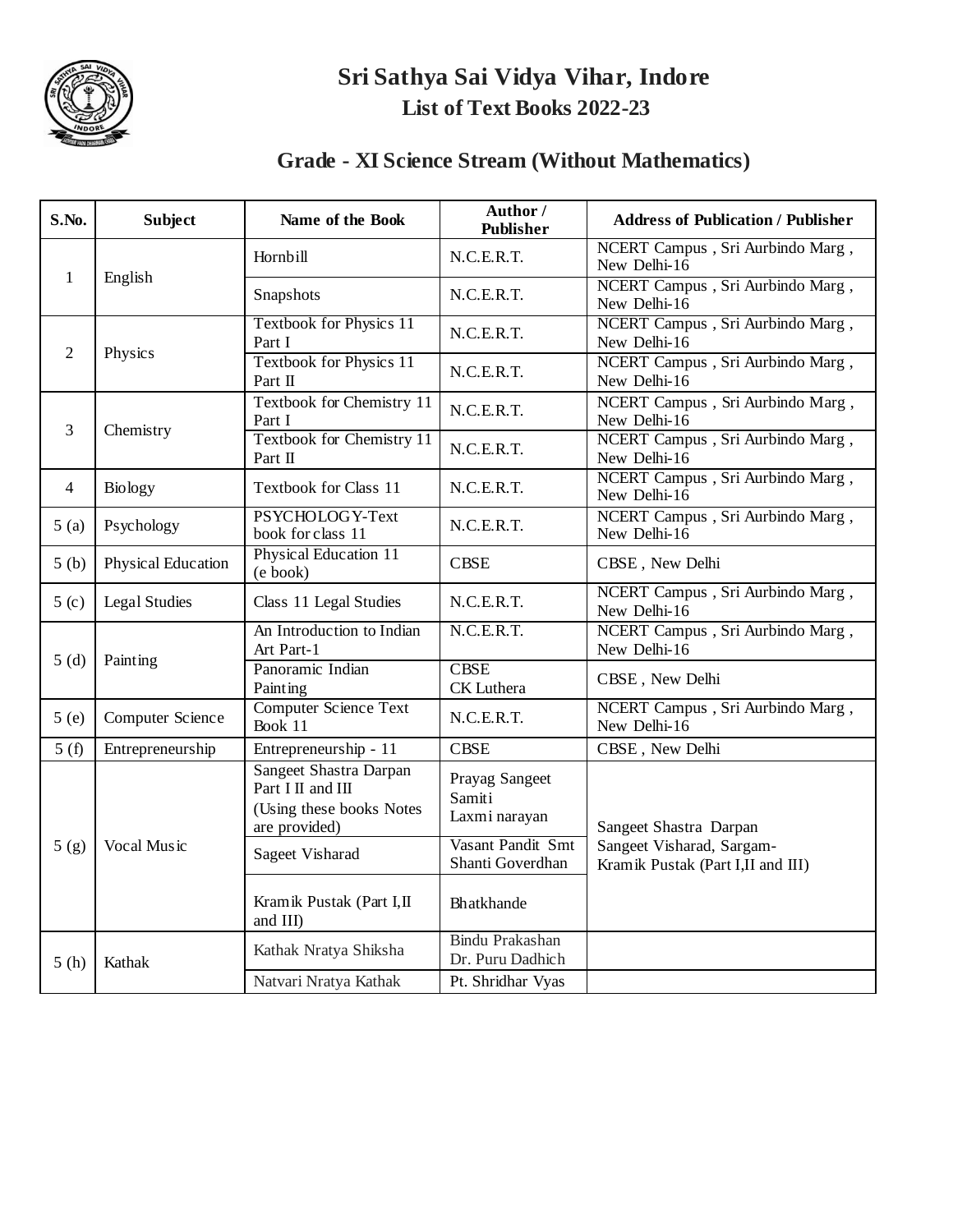

### **Grade – XI Commerce Stream**

| S.No.            | <b>Subject</b>               | Name of the Book                                                                         | Author /<br><b>Publisher</b>               | <b>Address of Publication / Publisher</b>                       |
|------------------|------------------------------|------------------------------------------------------------------------------------------|--------------------------------------------|-----------------------------------------------------------------|
|                  |                              | Hornbill                                                                                 | N.C.E.R.T.                                 | NCERT Campus, Sri Aurbindo Marg,<br>New Delhi-16                |
| 1                | English                      | Snapshots                                                                                | N.C.E.R.T.                                 | NCERT Campus, Sri Aurbindo Marg,<br>New Delhi-16                |
| 2                |                              | Accountancy Part I                                                                       | N.C.E.R.T.                                 | NCERT Campus, Sri Aurbindo Marg,<br>New Delhi-16                |
|                  | Accountancy                  | <b>Accountancy Part II</b>                                                               | N.C.E.R.T.                                 | NCERT Campus, Sri Aurbindo Marg,<br>New Delhi-17                |
| 3                | <b>Business Studies</b>      | Business Studies Class 11                                                                | N.C.E.R.T.                                 | NCERT Campus, Sri Aurbindo Marg,<br>New Delhi-16                |
| $\overline{4}$   | Economics                    | Introductory<br><b>Microeconomics</b><br><b>Statistics for Economics</b>                 | N.C.E.R.T.                                 | NCERT Campus, Sri Aurbindo Marg,<br>New Delhi-16                |
| 5(a)             | Mathematics (041)            | <b>Textbook for Mathematics</b><br>11                                                    | N.C.E.R.T.                                 | NCERT Campus, Sri Aurbindo Marg,<br>New Delhi-16                |
| 5(b)             | Applied<br>Mathematics (241) | <b>CBSE Hand Book</b>                                                                    | <b>CBSE</b>                                | CBSE, New Delhi                                                 |
| 5 <sub>(c)</sub> | Computer Science             | <b>Computer Science Text</b><br>Book 11                                                  | N.C.E.R.T.                                 | NCERT Campus, Sri Aurbindo Marg,<br>New Delhi-16                |
| 5(d)             | Psychology                   | PSYCHOLOGY-Text<br>book for class 11                                                     | N.C.E.R.T.                                 | NCERT Campus, Sri Aurbindo Marg,<br>New Delhi-16                |
| 5(e)             | Physcial Education           | Physical Education 11<br>(e book)                                                        | <b>CBSE</b>                                | CBSE, New Delhi                                                 |
| 5(f)             | <b>Legal Studies</b>         | Class 11 Legal Studies                                                                   | N.C.E.R.T.                                 | NCERT Campus, Sri Aurbindo Marg,<br>New Delhi-16                |
|                  |                              | An Introduction to Indian<br>Art Part-1                                                  | N.C.E.R.T.                                 | NCERT Campus, Sri Aurbindo Marg,<br>New Delhi-16                |
| 5(g)             | Painting                     | Panoramic Indian<br>Painting                                                             | <b>CBSE</b><br>CK Luthera                  | CBSE, New Delhi                                                 |
| 5(h)             | Entrepreneurship             | Entrepreneurship - 11                                                                    | <b>CBSE</b>                                | CBSE, New Delhi                                                 |
|                  |                              | Sangeet Shastra Darpan<br>Part I II and III<br>(Using these books Notes<br>are provided) | Prayag Sangeet<br>Samiti<br>Laxmi narayan  | Sangeet Shastra Darpan                                          |
| 5(i)             | Vocal Music                  | Sageet Visharad                                                                          | Vasant Pandit Smt<br>Shanti Goverdhan      | Sangeet Visharad, Sargam-<br>Kramik Pustak (Part I, II and III) |
|                  |                              | Kramik Pustak (Part I,II<br>and III)                                                     | Bhatkhande                                 |                                                                 |
| 5(j)             | Kathak                       | Kathak Nratya Shiksha                                                                    | <b>Bindu Prakashan</b><br>Dr. Puru Dadhich |                                                                 |
|                  |                              | Natvari Nratya Kathak                                                                    | Pt. Shridhar Vyas                          |                                                                 |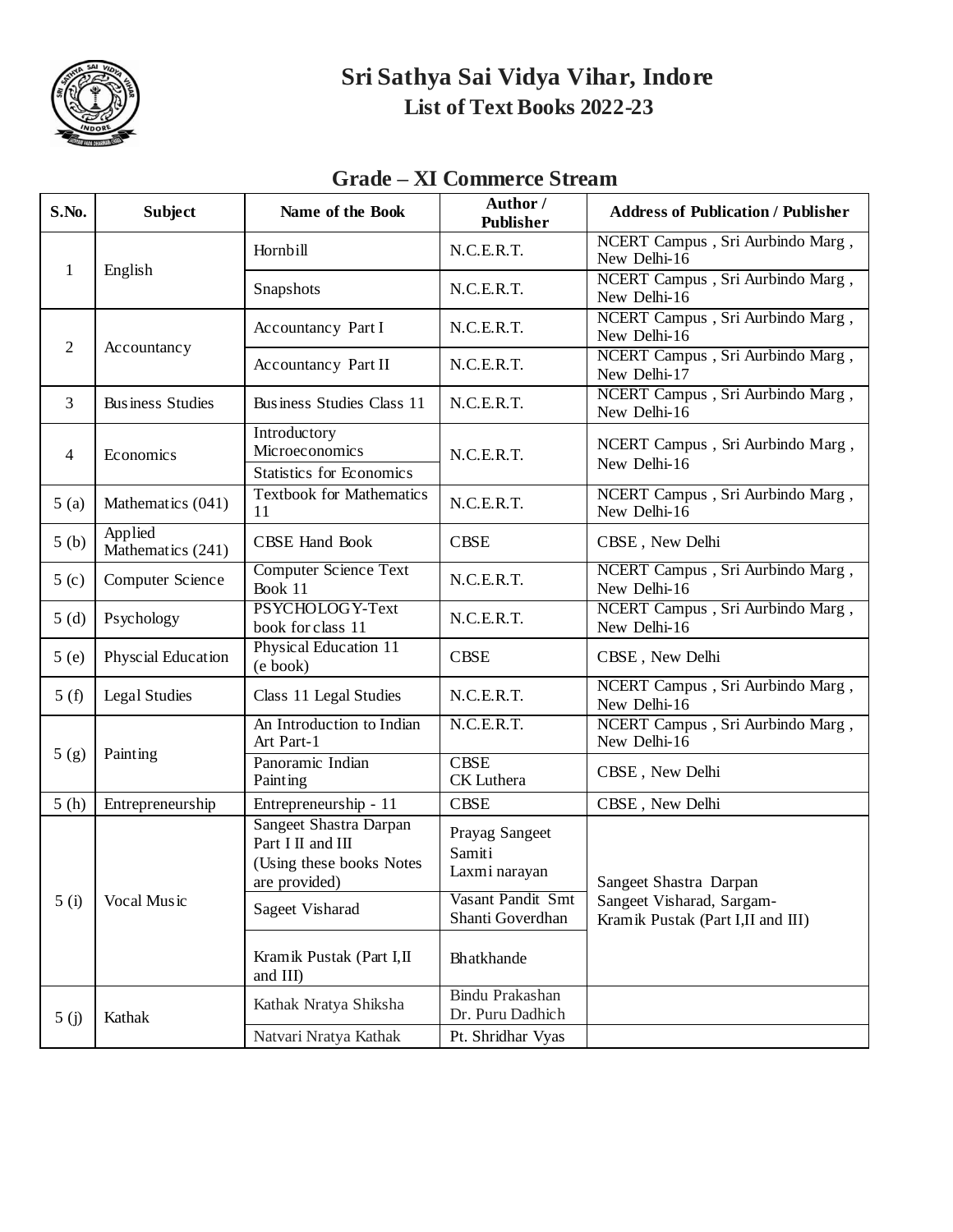

#### **Grade – XI Humanities Stream**

| S.No.            | <b>Subject</b>           | Name of the Book                                                                         | Author /<br><b>Publisher</b>               | <b>Address of Publication / Publisher</b>                      |
|------------------|--------------------------|------------------------------------------------------------------------------------------|--------------------------------------------|----------------------------------------------------------------|
|                  |                          | Hornbill                                                                                 | N.C.E.R.T.                                 | NCERT Campus, Sri Aurbindo Marg,<br>New Delhi-16               |
|                  | $\mathbf{1}$<br>English  | Snapshots                                                                                | N.C.E.R.T.                                 | NCERT Campus, Sri Aurbindo Marg,<br>New Delhi-16               |
| 2                | History                  | Themes in World<br>History                                                               | N.C.E.R.T.                                 | NCERT Campus, Sri Aurbindo Marg,<br>New Delhi-16               |
| 3                | Economics                | Introductory<br>Microeconomics<br><b>Statistics for Economics</b>                        | N.C.E.R.T.                                 | NCERT Campus, Sri Aurbindo Marg,<br>New Delhi-16               |
| 4                | <b>Political Science</b> | <b>Class 11 Political Science</b><br>Book 1 and Book 2                                   | N.C.E.R.T.                                 | NCERT Campus, Sri Aurbindo Marg,<br>New Delhi-16               |
| 5(a)             | Psychology               | PSYCHOLOGY-Text<br>book for class 11                                                     | N.C.E.R.T.                                 | NCERT Campus, Sri Aurbindo Marg,<br>New Delhi-16               |
| 5(b)             | Mathematics              | <b>Textbook for Mathematics</b><br>11                                                    | N.C.E.R.T.                                 | NCERT Campus, Sri Aurbindo Marg,<br>New Delhi-16               |
| 5 <sub>(c)</sub> | Applied<br>Mathematics   | <b>CBSE Hand Book</b>                                                                    | <b>CBSE</b>                                | CBSE, New Delhi                                                |
| 5(d)             | Computer Science         | <b>Computer Science Text</b><br>Book 11                                                  | N.C.E.R.T.                                 | NCERT Campus, Sri Aurbindo Marg,<br>New Delhi-16               |
| 5(e)             | Physcial Education       | Physical Education 11<br>(e book)                                                        | <b>CBSE</b>                                | CBSE, New Delhi                                                |
| 5(f)             | <b>Legal Studies</b>     | Class 11 Legal Studies                                                                   | N.C.E.R.T.                                 | NCERT Campus, Sri Aurbindo Marg,<br>New Delhi-16               |
|                  | Painting                 | An Introduction to Indian<br>Art Part-1                                                  | N.C.E.R.T.                                 | NCERT Campus, Sri Aurbindo Marg,<br>New Delhi-16               |
| 5(g)             |                          | Panoramic Indian<br>Painting                                                             | <b>CBSE</b><br>CK Luthera                  | CBSE, New Delhi                                                |
| 5(h)             | Entrepreneurship         | Entrepreneurship - 11                                                                    | <b>CBSE</b>                                | CBSE, New Delhi                                                |
|                  |                          | Sangeet Shastra Darpan<br>Part I II and III<br>(Using these books Notes<br>are provided) | Prayag Sangeet<br>Samiti<br>Laxmi narayan  | Sangeet Shastra Darpan                                         |
| 5(i)             | Vocal Music              | Sageet Visharad                                                                          | Vasant Pandit Smt<br>Shanti Goverdhan      | Sangeet Visharad, Sargam-<br>Kramik Pustak (Part I,II and III) |
|                  |                          | Kramik Pustak (Part I,II<br>and III)                                                     | Bhatkhande                                 |                                                                |
| 5(j)             | Kathak                   | Kathak Nratya Shiksha                                                                    | <b>Bindu Prakashan</b><br>Dr. Puru Dadhich |                                                                |
|                  |                          | Natvari Nratya Kathak                                                                    | Pt. Shridhar Vyas                          |                                                                |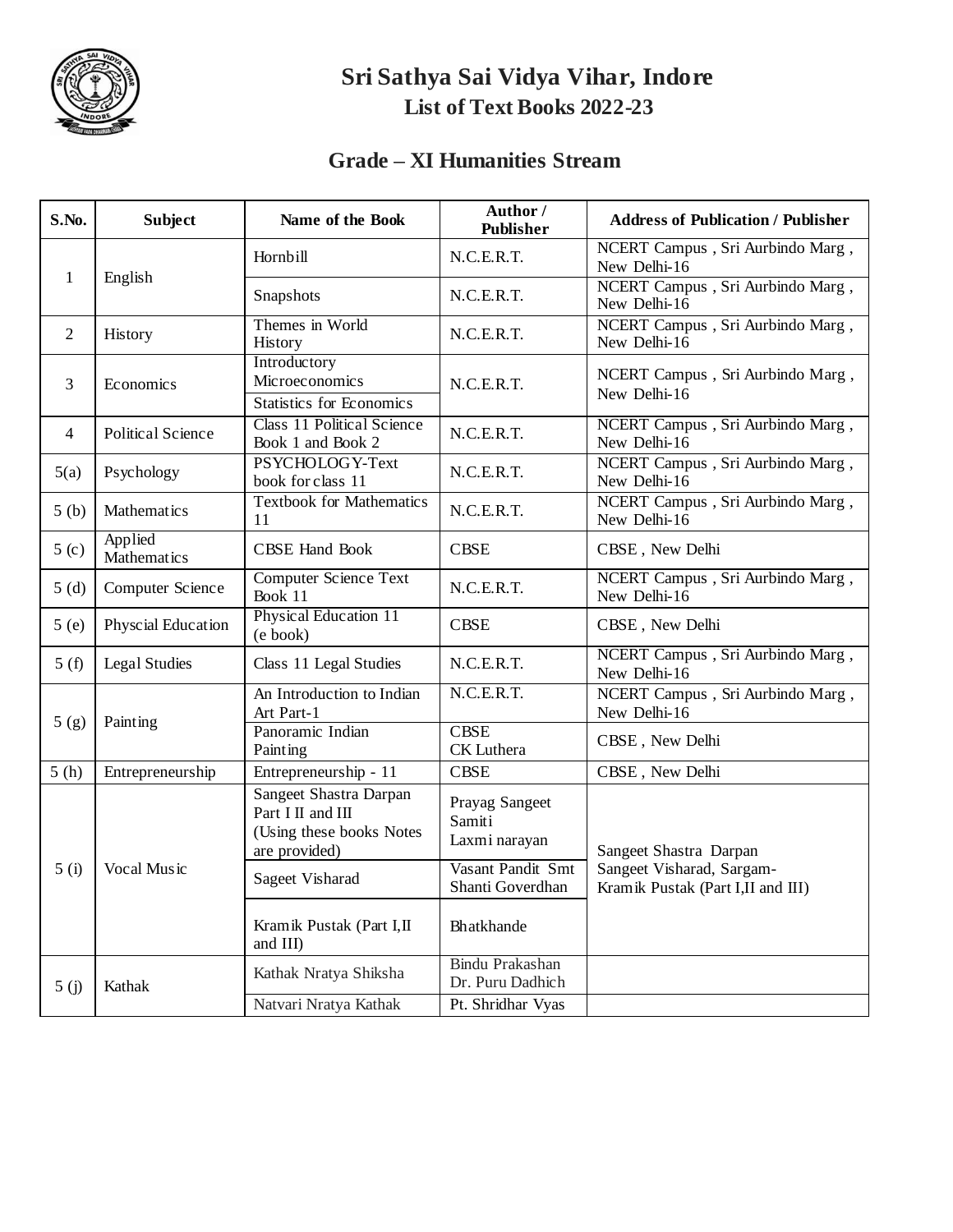

## **Sri Sathya Sai Vidya Vihar, Indore List of Text Books 2022-23 Grade - XII Science Stream (With Mathematics)**

| S.No.            | <b>Subject</b>         | Name of the Book                                                                                | Author /<br>Publisher                     | <b>Address of Publication / Publisher</b>                      |
|------------------|------------------------|-------------------------------------------------------------------------------------------------|-------------------------------------------|----------------------------------------------------------------|
|                  |                        | Flamingo                                                                                        | N.C.E.R.T.                                | NCERT Campus, Sri Aurbindo Marg,<br>New Delhi-16               |
| $\mathbf{1}$     | English                | <b>Vistas</b>                                                                                   | N.C.E.R.T.                                | NCERT Campus, Sri Aurbindo Marg,<br>New Delhi-16               |
| $\overline{c}$   | Physics                | <b>Textbook for Physics 12</b><br>Part I                                                        | N.C.E.R.T.                                | NCERT Campus, Sri Aurbindo Marg,<br>New Delhi-16               |
|                  |                        | Textbook for Physics 12<br>Part II                                                              | N.C.E.R.T.                                | NCERT Campus, Sri Aurbindo Marg,<br>New Delhi-16               |
| 3                | Chemistry              | <b>Textbook for Chemistry 12</b><br>Part I                                                      | N.C.E.R.T.                                | NCERT Campus, Sri Aurbindo Marg,<br>New Delhi-16               |
|                  |                        | <b>Textbook for Chemistry 12</b><br>Part II                                                     | N.C.E.R.T.                                | NCERT Campus, Sri Aurbindo Marg,<br>New Delhi-16               |
| 4(a)             | <b>Mathematics</b>     | <b>Textbook for Mathematics</b><br>12 Part -I                                                   | N.C.E.R.T.                                | NCERT Campus, Sri Aurbindo Marg,<br>New Delhi-16               |
|                  |                        | <b>Textbook for Mathematics</b><br>12 Part -II                                                  | N.C.E.R.T.                                | NCERT Campus, Sri Aurbindo Marg,<br>New Delhi-16               |
| 4(b)             | Applied<br>Mathematics | <b>CBSE Hand Book</b>                                                                           | <b>CBSE</b>                               | CBSE, New Delhi                                                |
| 5(a)             | Psychology             | Psychology-Text book for<br>class XII                                                           | N.C.E.R.T.                                | NCERT Campus, Sri Aurbindo Marg,<br>New Delhi-16               |
| 5(b)             | Painting               | An Introduction to Indian<br>Art Part-1                                                         | N.C.E.R.T.                                | NCERT Campus, Sri Aurbindo Marg,<br>New Delhi-16               |
| 5 <sub>(c)</sub> | <b>Legal Studies</b>   | <b>Legal Studies Class 12</b>                                                                   | <b>CBSE</b>                               | CBSE, New Delhi                                                |
| 5(d)             | Entrepreneurship       | Entrepreneurship - 12                                                                           | <b>CBSE</b>                               | CBSE, New Delhi                                                |
| 5(e)             | Physical Education     | <b>Physical Education 12</b><br>(e book)                                                        | e-publication<br>(CBSE Website)           | CBSE, New Delhi                                                |
| 5(f)             | Computer Science       | <b>Computer Science Text</b><br>Book - $12$                                                     | N.C.E.R.T.                                | NCERT Campus, Sri Aurbindo Marg,<br>New Delhi-16               |
| 5(g)             | Kathak                 | Elements of Kathak                                                                              | Sumantara<br>Pandit                       | Milestone Publisher                                            |
|                  |                        | Kathak Gyaneshwari                                                                              | Tirathran Azad                            | Nateshwar Kala mandir                                          |
|                  |                        | <b>Sangeet Shastra Darpan</b><br>Part I II and III<br>(Using these books Notes<br>are provided) | Prayag Sangeet<br>Samiti<br>Laxmi narayan | Sangeet Shastra Darpan                                         |
| 5(h)             | Vocal Music            | <b>Sageet Visharad</b>                                                                          | Vasant Pandit Smt<br>Shanti Goverdhan     | Sangeet Visharad, Sargam-<br>Kramik Pustak (Part I,II and III) |
|                  |                        | Kramik Pustak (Part I,II<br>and III)                                                            | Bhatkhande                                |                                                                |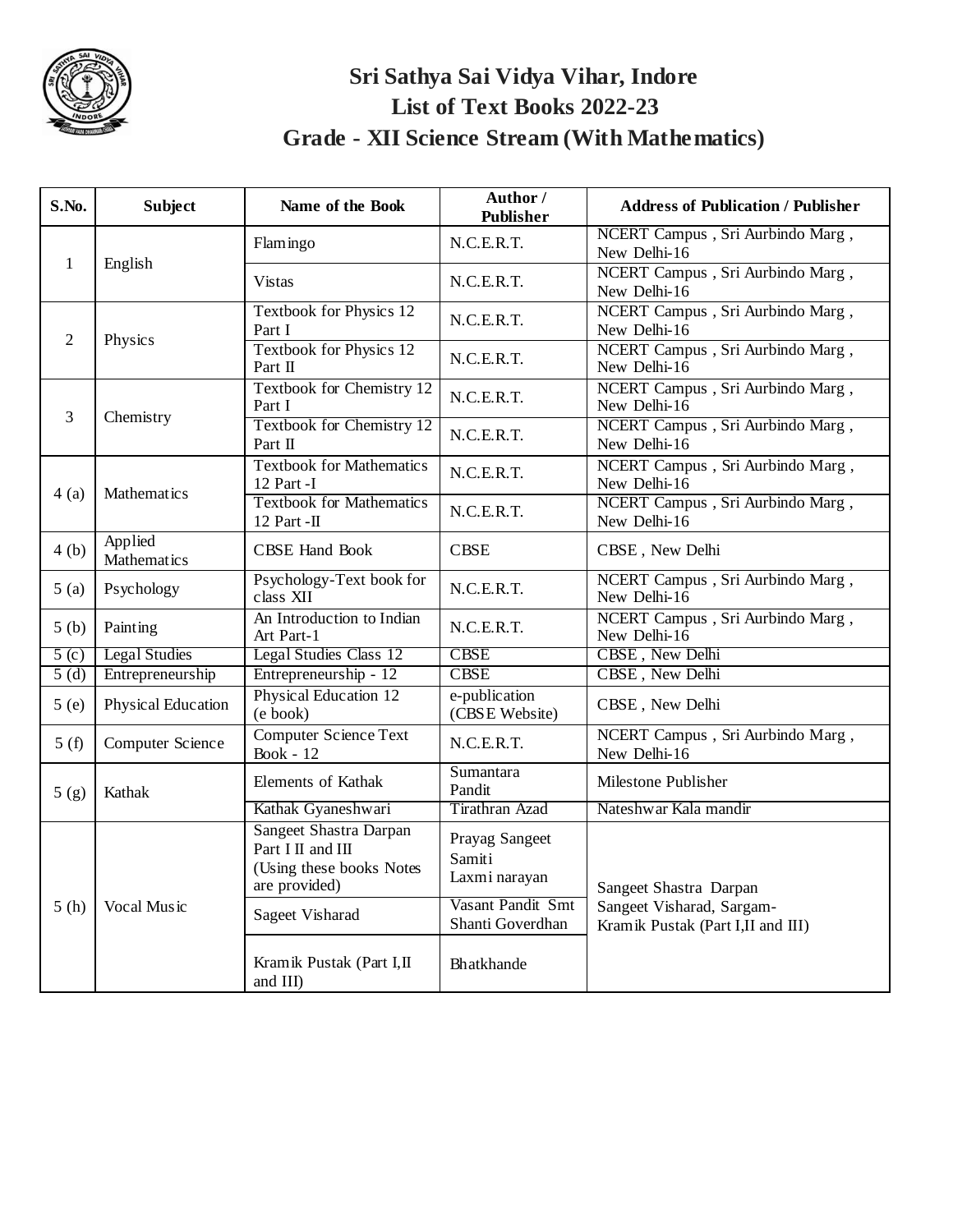## **Sri Sathya Sai Vidya Vihar, Indore**



#### **List of Text Books 2022-23 Grade - XII Science Stream (Without Mathematics)**

| S.No.          | <b>Subject</b>       | Name of the Book                                                                         | Author /<br><b>Publisher</b>              | <b>Address of Publication / Publisher</b>                       |
|----------------|----------------------|------------------------------------------------------------------------------------------|-------------------------------------------|-----------------------------------------------------------------|
| $\mathbf{1}$   |                      | Flamingo                                                                                 | N.C.E.R.T.                                | NCERT Campus, Sri Aurbindo Marg, New<br>Delhi-16                |
|                | English              | <b>Vistas</b>                                                                            | N.C.E.R.T.                                | NCERT Campus, Sri Aurbindo Marg, New<br>Delhi-16                |
| 2              |                      | Textbook for Physics 12<br>Part I                                                        | N.C.E.R.T.                                | NCERT Campus, Sri Aurbindo Marg, New<br>Delhi-16                |
|                | Physics              | <b>Textbook for Physics 12</b><br>Part II                                                | N.C.E.R.T.                                | NCERT Campus, Sri Aurbindo Marg, New<br>Delhi-16                |
| 3              | Chemistry            | <b>Textbook for Chemistry 12</b><br>Part I                                               | N.C.E.R.T.                                | NCERT Campus, Sri Aurbindo Marg, New<br>Delhi-16                |
|                |                      | <b>Textbook for Chemistry 12</b><br>Part II                                              | N.C.E.R.T.                                | NCERT Campus, Sri Aurbindo Marg, New<br>Delhi-16                |
| $\overline{4}$ | <b>Biology</b>       | Textbook for Biology 12                                                                  | N.C.E.R.T.                                | NCERT Campus, Sri Aurbindo Marg, New<br>Delhi-16                |
| 5(a)           | Psychology           | Psychology-Text book for<br>class XII                                                    | N.C.E.R.T.                                | NCERT Campus, Sri Aurbindo Marg, New<br>Delhi-16                |
| 5(b)           | Painting             | An Introduction to Indian<br>Art Part-1                                                  | N.C.E.R.T.                                | NCERT Campus, Sri Aurbindo Marg, New<br>Delhi-16                |
| $5($ c $)$     | <b>Legal Studies</b> | <b>Legal Studies Class 12</b>                                                            | <b>CBSE</b>                               | CBSE, New Delhi                                                 |
| 5(d)           | Entrepreneurship     | Entrepreneurship - 12                                                                    | <b>CBSE</b>                               | CBSE, New Delhi                                                 |
| 5(e)           | Physical Education   | Physical Education 12<br>$(e \text{ book})$                                              | e-publication<br>(CBSE Website)           | CBSE, New Delhi                                                 |
| 5(f)           | Computer Science     | <b>Computer Science Text</b><br><b>Book</b> - 12                                         | N.C.E.R.T.                                | NCERT Campus, Sri Aurbindo Marg, New<br>Delhi-16                |
| 5(g)           | Kathak               | Elements of Kathak                                                                       | Sumantara<br>Pandit                       | Milestone Publisher                                             |
|                |                      | Kathak Gyaneshwari                                                                       | Tirathran Azad                            | Nateshwar Kala mandir                                           |
|                |                      | Sangeet Shastra Darpan<br>Part I II and III<br>(Using these books Notes<br>are provided) | Prayag Sangeet<br>Samiti<br>Laxmi narayan | Sangeet Shastra Darpan                                          |
| 5(h)           | Vocal Music          | Sageet Visharad                                                                          | Vasant Pandit Smt<br>Shanti Goverdhan     | Sangeet Visharad, Sargam-<br>Kramik Pustak (Part I, II and III) |
|                |                      | Kramik Pustak (Part I,II<br>and III)                                                     | Bhatkhande                                |                                                                 |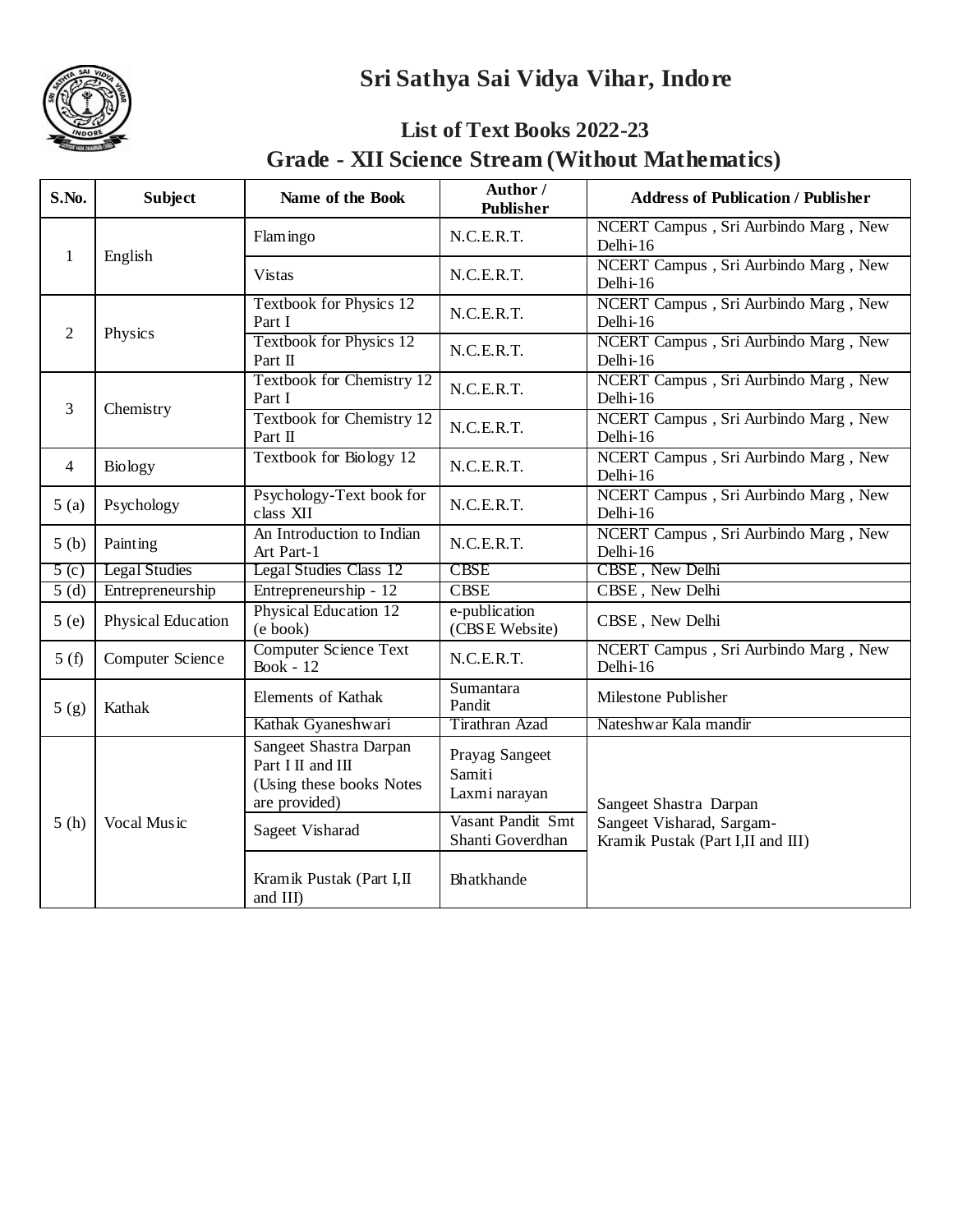

### **Grade – XII Commerce Stream**

| S.No.          | <b>Subject</b>               | Name of the Book                                                                         | Author /<br><b>Publisher</b>              | <b>Address of Publication / Publisher</b>                                                 |
|----------------|------------------------------|------------------------------------------------------------------------------------------|-------------------------------------------|-------------------------------------------------------------------------------------------|
| 1              | English                      | Flamingo                                                                                 | N.C.E.R.T.                                | NCERT Campus, Sri Aurbindo Marg, New<br>Delhi-16                                          |
|                |                              | <b>Vistas</b>                                                                            | N.C.E.R.T.                                | NCERT Campus, Sri Aurbindo Marg, New<br>Delhi-16                                          |
| $\overline{2}$ | Accountancy                  | Accountancy Part I                                                                       | N.C.E.R.T.                                | NCERT Campus, Sri Aurbindo Marg, New<br>Delhi-16                                          |
|                |                              | Accountancy Part II                                                                      | N.C.E.R.T.                                | NCERT Campus, Sri Aurbindo Marg, New<br>Delhi-16                                          |
| 3              | <b>Business Studies</b>      | Business Studies - Part 1<br>Business Studies - Part 2                                   | N.C.E.R.T.                                | NCERT Campus, Sri Aurbindo Marg, New<br>Delhi-16                                          |
| 4              | Economics                    | Indian Economic<br>Development<br>Introductory of Micro<br>economics                     | N.C.E.R.T.                                | NCERT Campus, Sri Aurbindo Marg, New<br>Delhi-16                                          |
| 5(a)           | Applied<br>Mathematics (241) | <b>CBSE Hand Book</b>                                                                    | <b>CBSE</b>                               | CBSE, New Delhi                                                                           |
| 5(b)           | Mathematics (041)            | <b>Textbook for Mathematics</b><br>12 Part -I                                            | N.C.E.R.T.                                | NCERT Campus, Sri Aurbindo Marg, New<br>Delhi-16                                          |
|                |                              | <b>Textbook for Mathematics</b><br>12 Part - $\Pi$                                       | N.C.E.R.T.                                | NCERT Campus, Sri Aurbindo Marg, New<br>Delhi-16                                          |
| 5(c)           | Psychology                   | Psychology-Text book for<br>class XII                                                    | N.C.E.R.T.                                | NCERT Campus, Sri Aurbindo Marg, New<br>Delhi-16                                          |
| 5(d)           | Painting                     | An Introduction to Indian<br>Art Part-1                                                  | N.C.E.R.T.                                | NCERT Campus, Sri Aurbindo Marg, New<br>Delhi-16                                          |
| 5(e)           | <b>Legal Studies</b>         | <b>Legal Studies Class 12</b>                                                            | <b>CBSE</b>                               | CBSE, New Delhi                                                                           |
| 5(f)           | Entrepreneurship             | Entrepreneurship - 12                                                                    | <b>CBSE</b>                               | CBSE, New Delhi                                                                           |
| 5(g)           | Physical Education           | <b>Physical Education 12</b><br>(e book)                                                 | e-publication<br>(CBSE Website)           | CBSE, New Delhi                                                                           |
| 5(h)           | Kathak                       | Elements of Kathak                                                                       | Sumantara<br>Pandit                       | Milestone Publisher                                                                       |
|                |                              | Kathak Gyaneshwari                                                                       | Tirathran Azad                            | Nateshwar Kala mandir                                                                     |
| 5(i)           | Vocal Music                  | Sangeet Shastra Darpan<br>Part I II and III<br>(Using these books Notes<br>are provided) | Prayag Sangeet<br>Samiti<br>Laxmi narayan | Sangeet Shastra Darpan<br>Sangeet Visharad, Sargam-<br>Kramik Pustak (Part I, II and III) |
|                |                              | Sageet Visharad                                                                          | Vasant Pandit Smt<br>Shanti Goverdhan     |                                                                                           |
|                |                              | Kramik Pustak (Part I,II<br>and III)                                                     | Bhatkhande                                |                                                                                           |
| 5(j)           | Computer Science             | <b>Computer Science Text</b><br>Book - $12$                                              | N.C.E.R.T.                                | NCERT Campus, Sri Aurbindo Marg, New<br>Delhi-16                                          |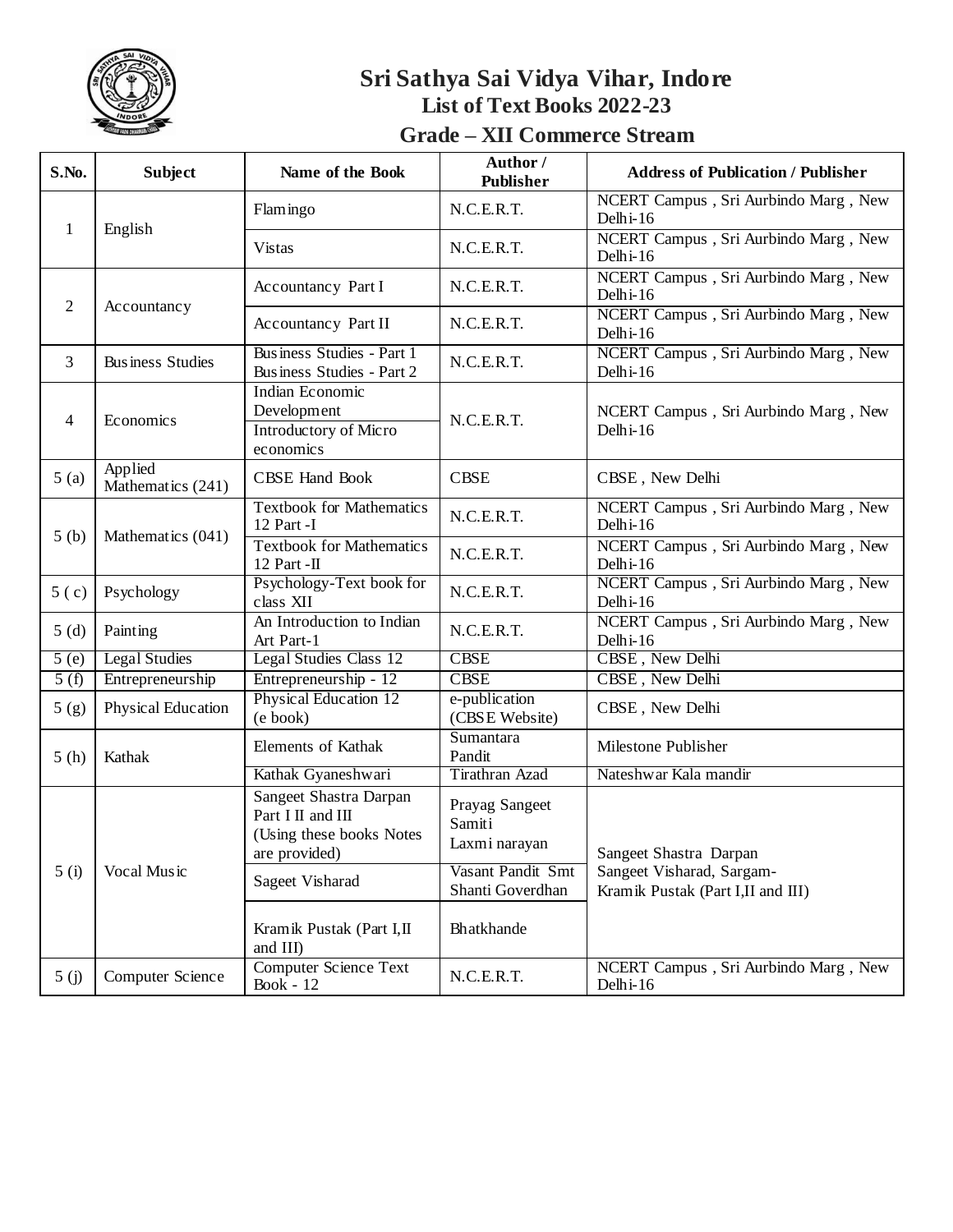

## **Grade – XII Humanities Stream**

| S.No.            | <b>Subject</b>               | Name of the Book                                                                         | Author /<br>Publisher                     | <b>Address of Publication / Publisher</b>           |
|------------------|------------------------------|------------------------------------------------------------------------------------------|-------------------------------------------|-----------------------------------------------------|
| $\mathbf{1}$     | English                      | Flamingo                                                                                 | N.C.E.R.T.                                | NCERT Campus, Sri Aurbindo Marg,<br>New Delhi-16    |
|                  |                              | <b>Vistas</b>                                                                            | N.C.E.R.T.                                | NCERT Campus, Sri Aurbindo Marg,<br>New Delhi-16    |
| 2(a)             | History                      | Themes in Indian History<br>Part 1,2 and 3                                               | N.C.E.R.T.                                | NCERT Campus, Sri Aurbindo Marg,<br>New Delhi-16    |
| 2(b)             | Economics                    | Indian Economic<br>Development<br>Introductory of Micro<br>economics                     | N.C.E.R.T.                                | NCERT Campus, Sri Aurbindo Marg,<br>New Delhi-16    |
| 3                | <b>Political Science</b>     | <b>Book 1 Contemporary</b><br><b>World Politics</b>                                      | N.C.E.R.T.                                | NCERT Campus, Sri Aurbindo Marg,<br>New Delhi-16    |
|                  |                              | Book 2 Politics in India<br>Since Independence                                           | N.C.E.R.T.                                | NCERT Campus, Sri Aurbindo Marg,<br>New Delhi-16    |
| $\overline{4}$   | Psychology                   | Psychology-Text book for<br>class XII                                                    | N.C.E.R.T.                                | NCERT Campus, Sri Aurbindo Marg,<br>New Delhi-16    |
| 5(a)             | Mathematics 9041)            | <b>Textbook for Mathematics</b><br>12 Part -I                                            | N.C.E.R.T.                                | NCERT Campus, Sri Aurbindo Marg,<br>New Delhi-16    |
|                  |                              | <b>Textbook for Mathematics</b><br>12 Part -II                                           | N.C.E.R.T.                                | NCERT Campus, Sri Aurbindo Marg,<br>New Delhi-16    |
| 5(b)             | Applied<br>Mathematics (241) | <b>CBSE Hand Book</b>                                                                    | <b>CBSE</b>                               | CBSE, New Delhi                                     |
| 5 <sub>(c)</sub> | Painting                     | An Introduction to Indian<br>Art Part-1                                                  | N.C.E.R.T.                                | NCERT Campus, Sri Aurbindo Marg,<br>New Delhi-16    |
| 5(d)             | <b>Legal Studies</b>         | Legal Studies Class 12                                                                   | <b>CBSE</b>                               | CBSE, New Delhi                                     |
| 5(e)             | Entrepreneurship             | Entrepreneurship - 12                                                                    | <b>CBSE</b>                               | CBSE, New Delhi                                     |
| 5(f)             | Physical Education           | Physical Education 12<br>(e book)                                                        | e-publication<br>(CBSE Website)           | CBSE, New Delhi                                     |
| 5(g)             | Computer Science             | <b>Computer Science Text</b><br><b>Book</b> - 12                                         | N.C.E.R.T.                                | NCERT Campus, Sri Aurbindo Marg,<br>New Delhi-16    |
| 5(h)             | Kathak                       | Elements of Kathak                                                                       | Sumantara<br>Pandit                       | Milestone Publisher                                 |
|                  |                              | Kathak Gyaneshwari                                                                       | Tirathran Azad                            | Nateshwar Kala mandir                               |
| 5(i)             | Vocal Music                  | Sangeet Shastra Darpan<br>Part I II and III<br>(Using these books Notes<br>are provided) | Prayag Sangeet<br>Samiti<br>Laxmi narayan | Sangeet Shastra Darpan<br>Sangeet Visharad, Sargam- |
|                  |                              | Sageet Visharad                                                                          | Vasant Pandit Smt<br>Shanti Goverdhan     | Kramik Pustak (Part I, II and III)                  |
|                  |                              | Kramik Pustak (Part I,II<br>and III)                                                     | Bhatkhande                                |                                                     |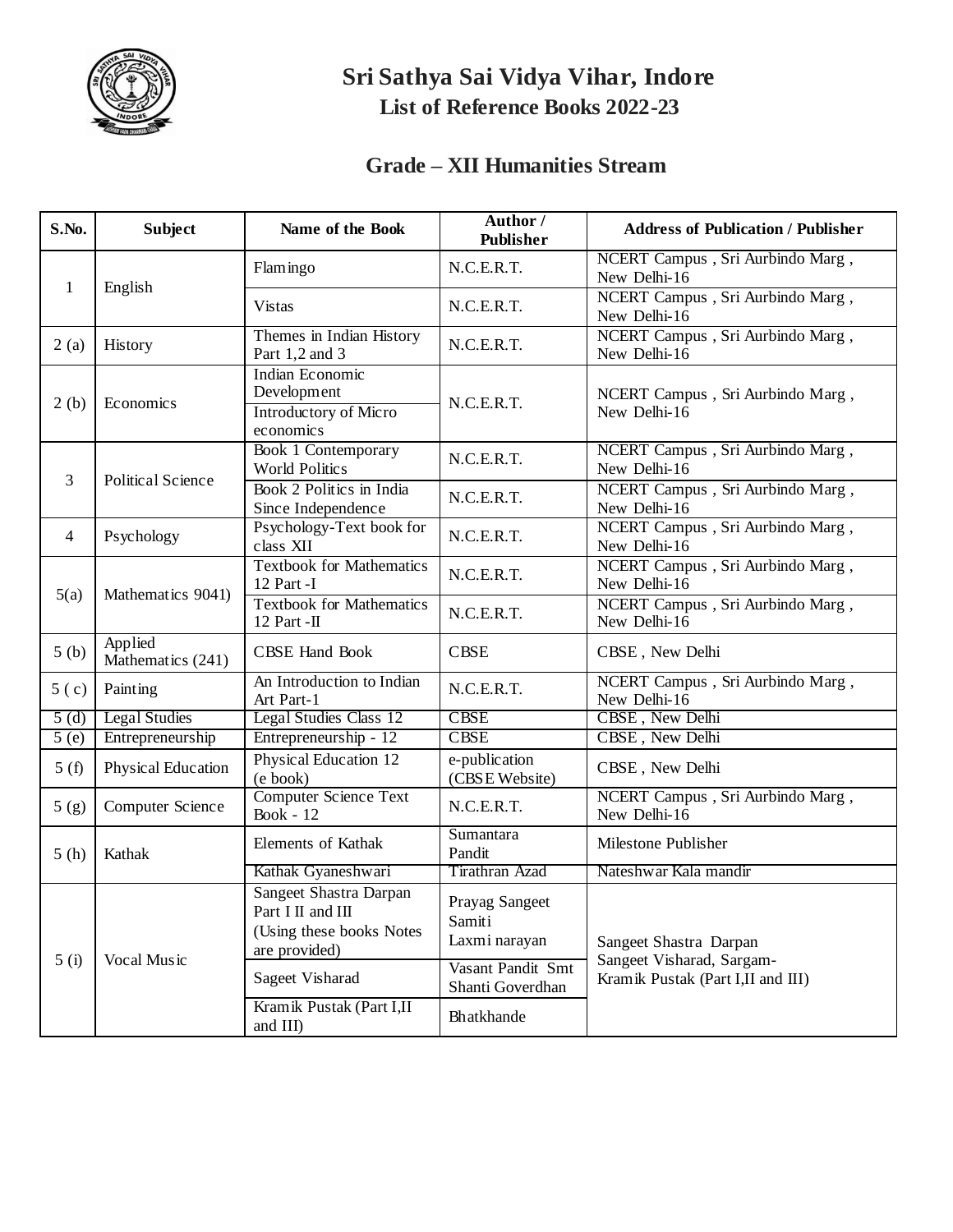

### $Grade - X$

| S.No. | <b>Subject</b>     | Name of the Book                      | Author/<br><b>Publisher</b>                   | <b>Address of Publication / Publisher</b>                     |
|-------|--------------------|---------------------------------------|-----------------------------------------------|---------------------------------------------------------------|
|       | <b>Mathematics</b> | <b>NCERT</b> Exemplor                 | N.C.E.R.T.                                    | NCERT Campus, Sri Aurbindo Marg,<br>New Delhi-16              |
|       | Science            | <b>NCERT</b> Exemplor                 | N.C.E.R.T.                                    | NCERT Campus, Sri Aurbindo Marg,<br>New Delhi-16              |
|       | <b>Sanskrit</b>    | Saraswati Manika<br>Sanskrit Vyakaran | <b>New</b><br>Saraswati<br>House Pvt.<br>Ltd. | Second Floor MGM Tower, 19 Ansari<br>Road Daryaganj New Delhi |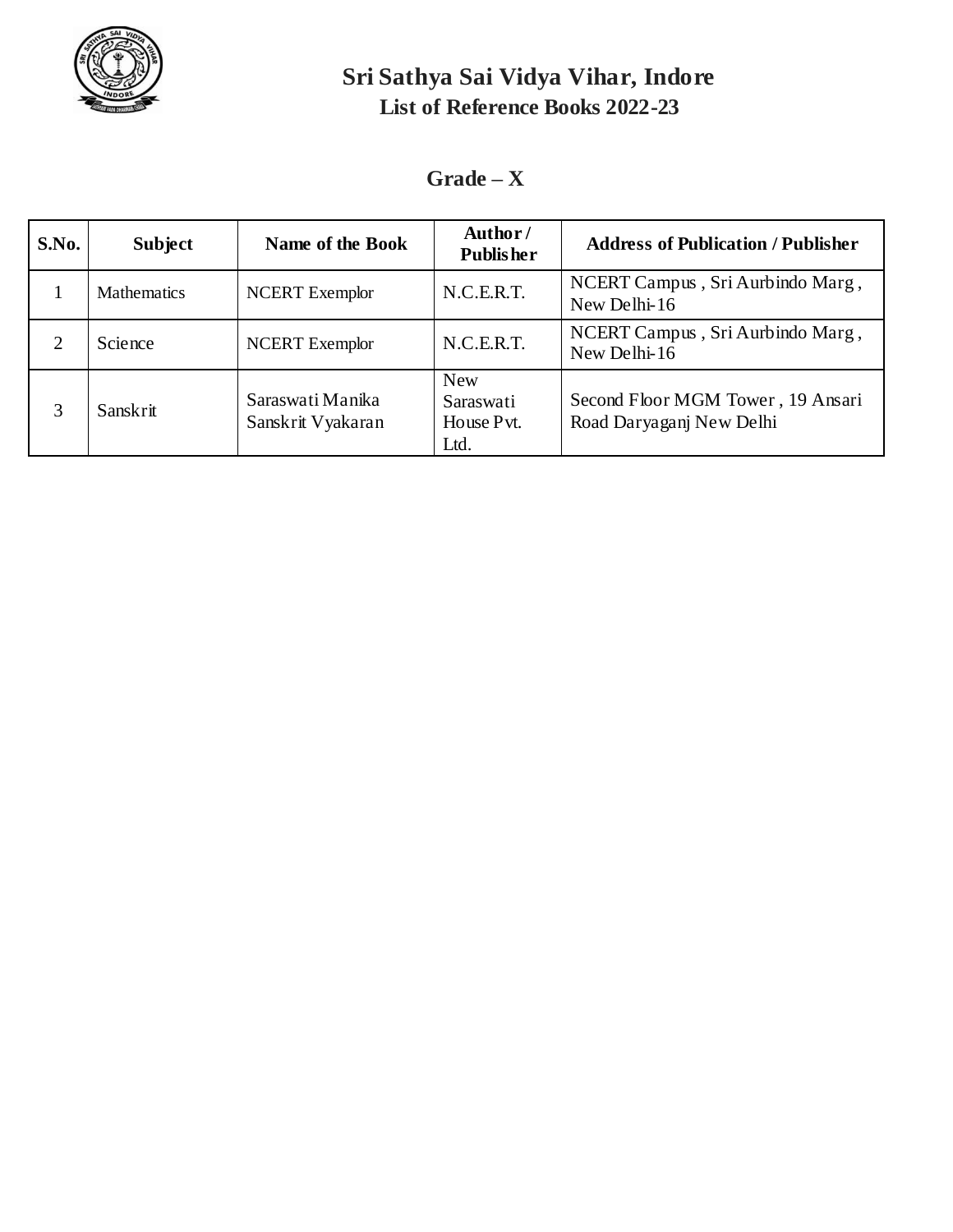

#### **Grade –XI**

| S.No.          | <b>Subject</b>          | <b>Name of the Book</b>                              | Author/<br><b>Publisher</b>                 | <b>Address of Publication /</b><br><b>Publisher</b>                                         |
|----------------|-------------------------|------------------------------------------------------|---------------------------------------------|---------------------------------------------------------------------------------------------|
| $\mathbf{1}$   | Physics                 | Comprehensive Physics<br>Practical                   | Dr. J.N. Jaiswal                            | Laxmi Publications 113, Gloden<br>House, Near Bharat Scout and<br>Guide, Darya Ganj-110002. |
| 2              | Chemistry               | Comprehensive<br><b>Chemistry Practical</b>          | Dr. N.K. Verma,<br>Dr. V.K.<br>Vermani      | Laxmi Publications 113, Gloden<br>House, Near Bharat Scout and<br>Guide, Darya Ganj-110002. |
| $\overline{3}$ | <b>Biology</b>          | Comprehensive Biology                                | Dr. J. P. Sharma                            | Laxmi Publications 113, Gloden<br>House, Near Bharat Scout and<br>Guide, Darya Ganj-110002. |
| $\overline{4}$ | Accountancy             | Double Entry Book<br>Keeping<br>Financial Accounting | <b>Sultan Chand</b><br>T.S. Grewal's        | 4859/24, Ansari Road, Dariya<br>Ganj New Delhi, Delhi.                                      |
| 5              | Economics               | <b>Introductory Micro</b><br>Economics               | V.K.<br>Publication                         | 5/1, Mathura Rd, Parmeshwari<br>Colony, Sector 31, Faridabad,                               |
|                |                         | <b>Statistics for Economics</b>                      | V.K. Ohri,<br>T.R. Jain                     | Haryana 121003                                                                              |
| 6              | Physical Education      | A Text Book for<br>Physical Education - 11           | Sanjay Kundra &<br>Deep Mala                | <b>Evergreen Publication</b>                                                                |
| $\overline{7}$ | <b>Computer Science</b> | Computer Science with<br>Python                      | Dhanpat Rai &<br>Co. Sumita<br>Arora        | No.4576/15, Agarwal Road,<br>Darya Ganj, Delhi - 110002, Near<br>Police Chowki              |
| 8              | Entrepreneurship        | All in One                                           | Arihant<br><b>Publication Ritu</b><br>Batra | 181 Patparganj, Industrial Area,<br>Anand Vihar, Delhi                                      |